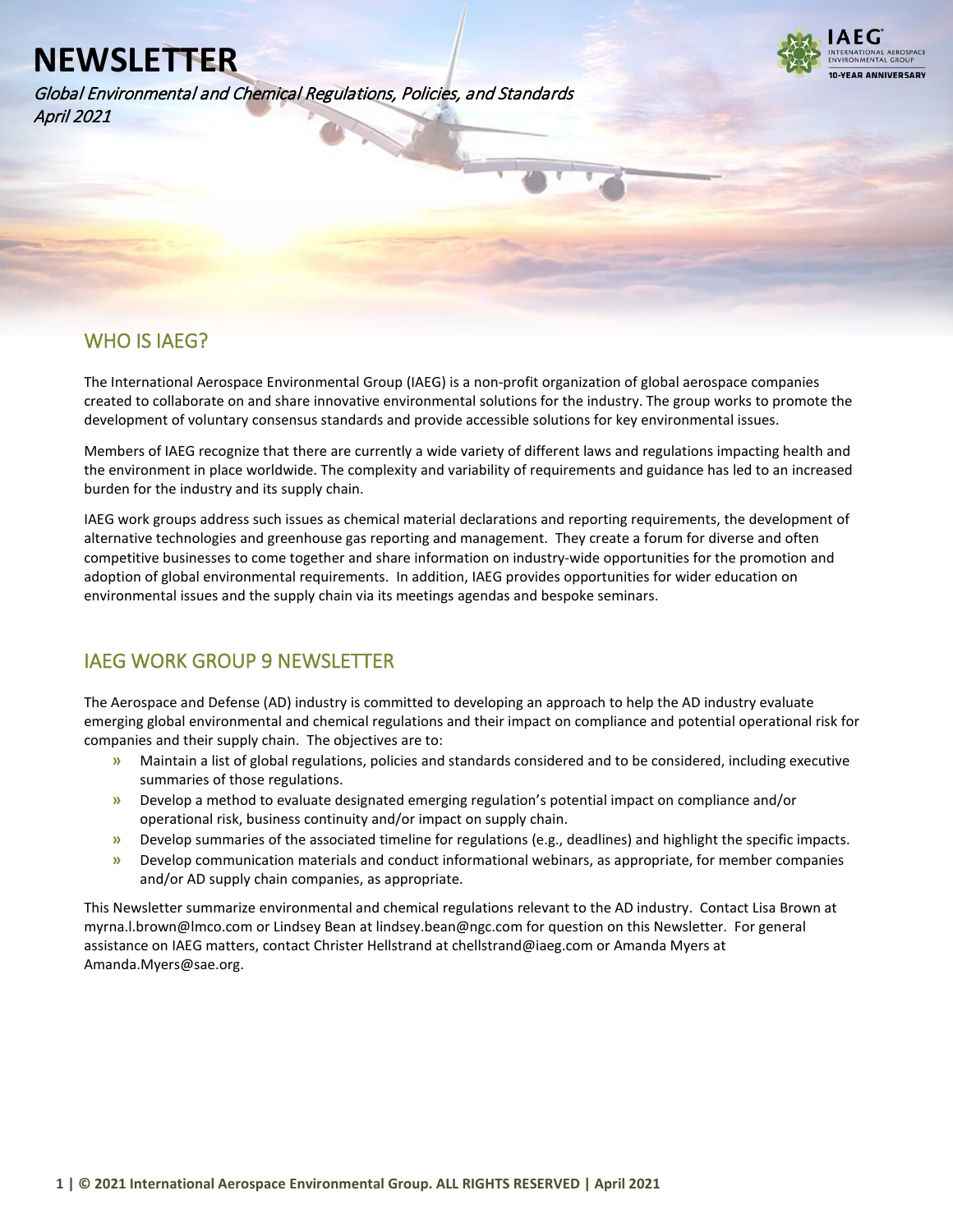Global Environmental and Chemical Regulations, Policies, and Standards April 2021



# TABLE OF CONTENTS

| <b>ASIA</b>                       |                                                                                                                                                                                                                                                                         |                |
|-----------------------------------|-------------------------------------------------------------------------------------------------------------------------------------------------------------------------------------------------------------------------------------------------------------------------|----------------|
| South Korea                       | Confirmation of 27 new hazardous and dangerous chemical substances such as<br>acute toxicity and skin                                                                                                                                                                   | 4              |
| South Korea                       | Publication of the names of new chemical substances, etc. in accordance with<br>Ministry of Employment and Labor Announcement No. 2021-147                                                                                                                              | 4              |
| South Korea                       | Simplified risk assessment system for hazardous substances                                                                                                                                                                                                              | 5              |
| China                             | Announcement on Supplementing Inventory of Existing Chemical Substances in<br>China                                                                                                                                                                                     | 5              |
| Turkey                            | Amendments to the Regulation on Permanent Organic Pollutants of 14 November<br>2018, numbered 30595                                                                                                                                                                     | 6              |
| Thailand                          | Notification of the Ministry of Industry - Subject to informing the facts of the<br>manufacturer, importer, exporter or person having possession of the hazardous<br>substance that the Department of Industrial Works has the authority responsibility<br>(No. 2) B.E. | 6              |
| Qatar                             | Energy labelling and minimum energy performance requirements for air-<br>conditioners                                                                                                                                                                                   | $\overline{7}$ |
| Japan                             | Japan releases draft timetable for subjecting more than 2500 more substances to<br>mandatory SDS and labelling requirements                                                                                                                                             | 7              |
| Japan                             | Update to Priority Assessment Chemicals list of the Chemical Substances Control<br>Law                                                                                                                                                                                  | 8              |
| Taiwan                            | Draft amendments to the first, second and fourth Schedule 3 of the listed chemical<br>substances of concern and their operation management matters                                                                                                                      | 8              |
| <b>EUROPE</b>                     |                                                                                                                                                                                                                                                                         |                |
| European Union                    | European Union Synthesis Report on the application of Regulation (EC) No<br>850/2004 on persistent organic pollutants (POPs)                                                                                                                                            | 9              |
| European Union                    | Revision of EU legislation on hazard classification, labelling and packaging of<br>chemicals                                                                                                                                                                            | 10             |
| European Union                    | ECHA proposes seven substances for authorisation to protect people and the<br>environment                                                                                                                                                                               | 10             |
| European Union                    | EU Commission launches an initiative to revise EU REACH to facilitate the European<br>Green Deal                                                                                                                                                                        | 11             |
| <b>Eurasian Economic</b><br>Union | The Eurasian Economic Union will adopt the classification and labelling standards in<br>spring 2021                                                                                                                                                                     | 11             |
| Spain                             | Order JUS/288/2021 - Notification procedure of chemical substances and mixtures                                                                                                                                                                                         | 12             |

to the National Institute of Toxicology and Forensic Sciences.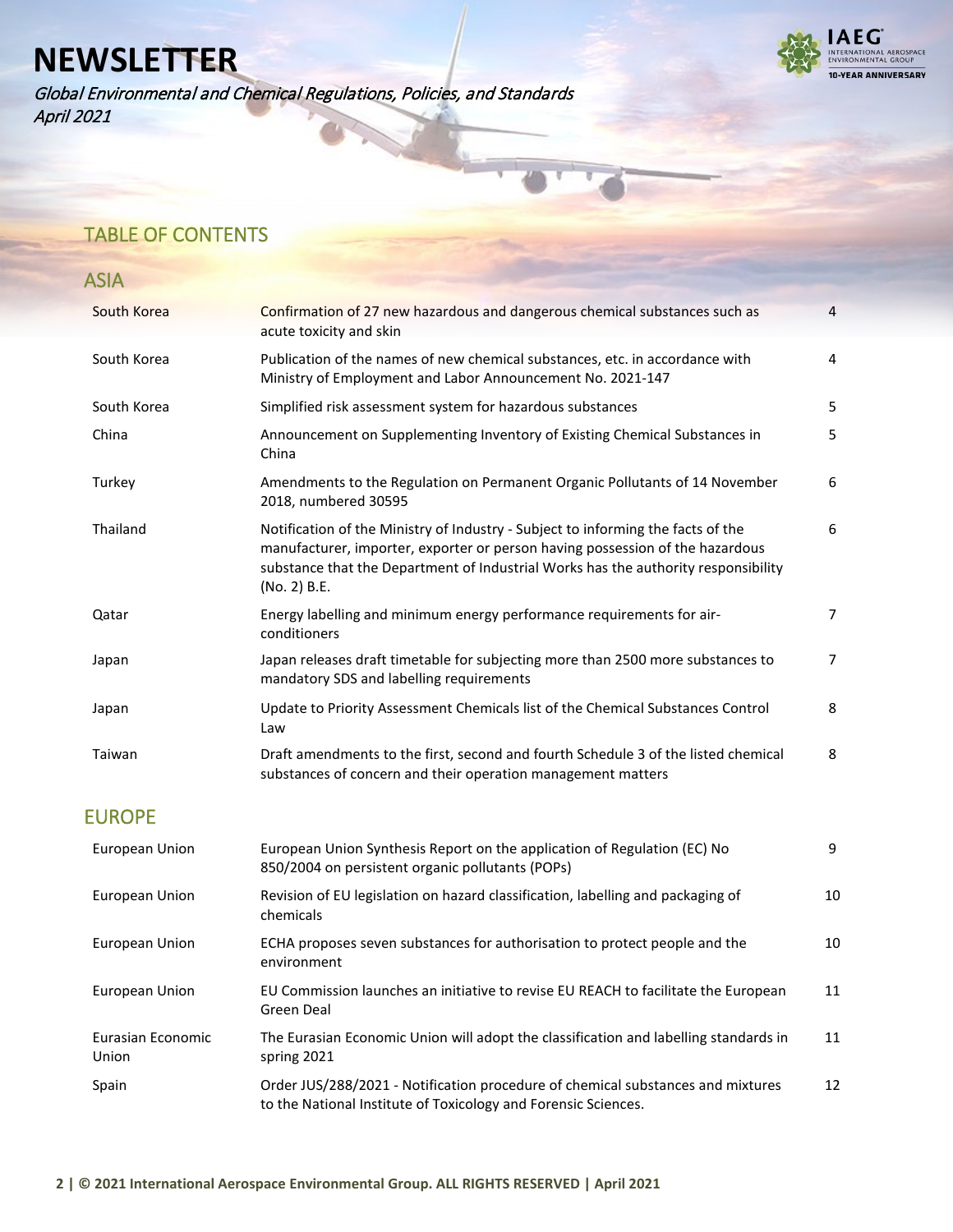

Global Environmental and Chemical Regulations, Policies, and Standards April 2021

| United Kingdom | UK's DEFRA invites stakeholders view on a draft update of the National     | 12 |
|----------------|----------------------------------------------------------------------------|----|
|                | Implementation Plan for Stockholm Convention                               |    |
| <b>Norway</b>  | Annex XV Restriction Report: Proposal for a Restriction of Dechlorane Plus | 13 |

 $\overline{a}$ 

# NORTH AMERICA

| USA        | Standard for the flammability of upholstered furniture                                                                                                                                                                                                                                                                                                                                                                                                                              | 13 |
|------------|-------------------------------------------------------------------------------------------------------------------------------------------------------------------------------------------------------------------------------------------------------------------------------------------------------------------------------------------------------------------------------------------------------------------------------------------------------------------------------------|----|
| <b>USA</b> | Updated PFBS toxicity assessment                                                                                                                                                                                                                                                                                                                                                                                                                                                    | 14 |
| <b>USA</b> | Rhode Island Implementation Plan approval by EPA                                                                                                                                                                                                                                                                                                                                                                                                                                    | 14 |
| <b>USA</b> | Updates on EPA's TSCA New Chemicals Program                                                                                                                                                                                                                                                                                                                                                                                                                                         | 14 |
| <b>USA</b> | Significant new use rules on certain chemical substances (20-4.B)                                                                                                                                                                                                                                                                                                                                                                                                                   | 15 |
| USA        | Draft program policy on the 1,4-dioxane limits' waiver process                                                                                                                                                                                                                                                                                                                                                                                                                      | 15 |
| <b>USA</b> | Chemical selected for consideration for listing by the Carcinogen Identification<br>Committee and request for relevant information on the carcinogenic hazard of: PFOS<br>and its salts and transformation and degradation precursors &<br>Chemicals selected for consideration for listing by the DARTIC and request for<br>relevant information on the reproductive toxicity hazards of: PFDA and its salts,<br>PFHxS and its salts, PFNA and its salts, and PFUnDA and its salts | 16 |
| Canada     | Bill C-28, strengthening environmental protection for a healthier Canada act                                                                                                                                                                                                                                                                                                                                                                                                        | 16 |

# **OCEANIA**

| Australia   | Industrial Chemicals Environmental Management (Register) Act 2021          | 17 |
|-------------|----------------------------------------------------------------------------|----|
| Australia   | Industrial Chemicals Legislation Amendment Act 2021                        | 17 |
| Australia   | Update to the Hazardous Chemical Information System                        | 18 |
| Australia   | Hazardous Waste (Regulation of Exports and Imports) Amendment Act 2021     | 18 |
| New Zealand | Climate Change (Eligible Industrial Activities) Amendment Regulations 2021 | 19 |

# AFRICA

| South Africa | Regulations for Hazardous Chemical Agents 2021                                                           | 19 |
|--------------|----------------------------------------------------------------------------------------------------------|----|
| Egypt        | Egyptian Standard ES 8398 "Safety data sheet for chemical products $-$ Content and<br>order of sections" | 20 |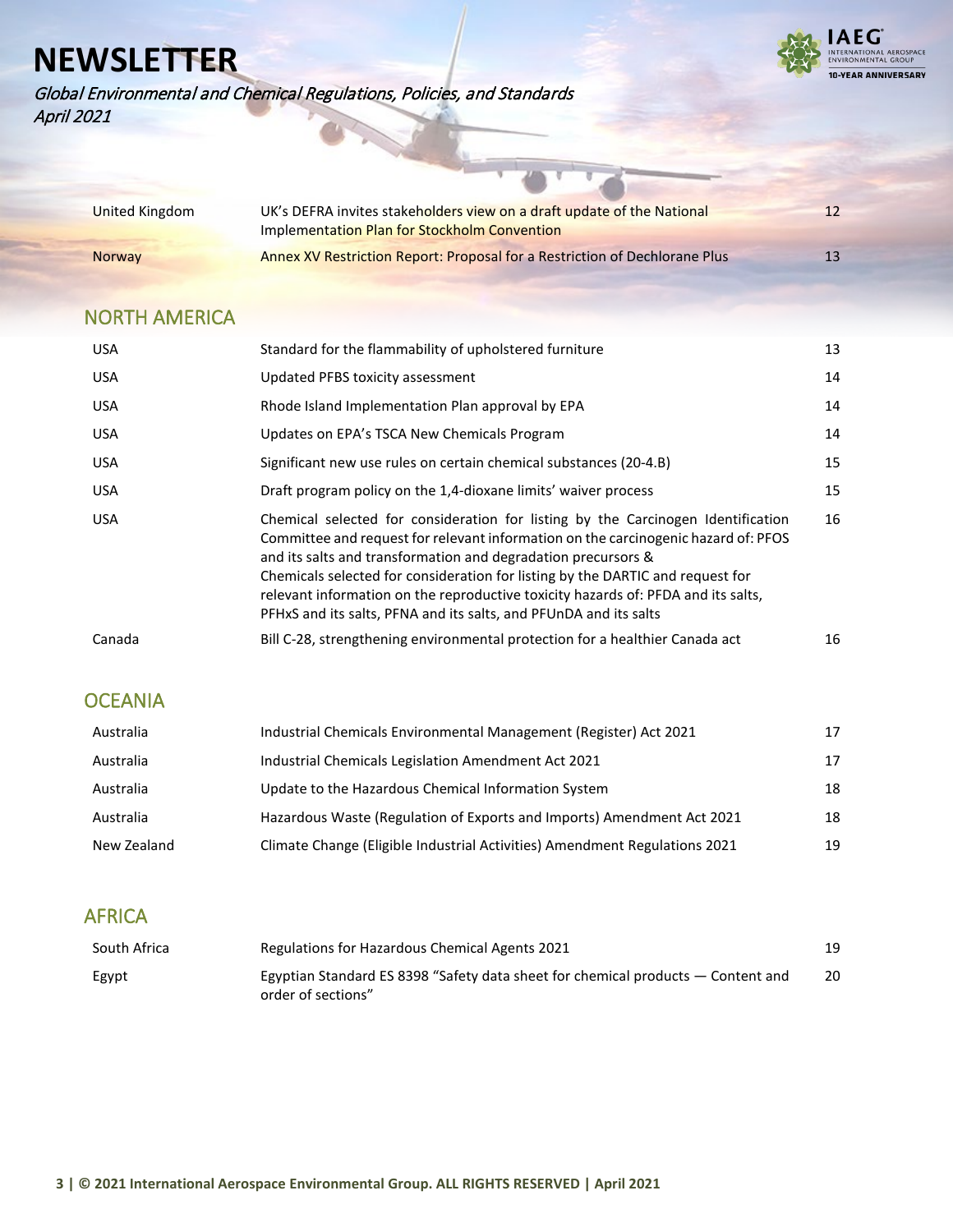



ASIA

**Country:** South Korea

<span id="page-3-0"></span>**Regulation:** Confirmation of 27 new hazardous and dangerous chemical substances, such as acute toxicity and skin irritation, and guidance on workers' health protection measures

**Legal Status:** In force

On 2 April 2021, the South Korean Ministry of Employment and Labour announced that 27 of the 80 chemical substances newly manufactured or imported into South Korea between November 2020 and February 2021 have been identified as harmful or dangerous. The announcement is based on submissions made under South Korea's Occupation Health and Safety Act and K-REACH. The ministry regularly provides updates on its lists of new substances, along with relevant safety information.

Facilities in South Korea handling any of the 27 identified substances must display material safety data sheets and provide appropriate worker protection measures for each hazardous substance being handled. Penalties for noncompliance include fines and/or imprisonment.

More information can be found at (in Korean): [http://www.moel.go.kr/news/enews/report/enewsView.do?news\\_seq=12102](http://www.moel.go.kr/news/enews/report/enewsView.do?news_seq=12102)

<span id="page-3-1"></span>**Country:** South Korea **Regulation:** Publication of the names of new chemical substances, etc. in accordance with Ministry of Employment and Labor Announcement No. 2021-147 **Legal Status:** Published

The Ministry of Employment and Labor of South Korea has published the latest list of new chemical substances subject to provisions under the Occupational Safety and Health Act (the Act). The Act establishes standards on industrial safety and health to create a comfortable working environment. New chemical substances are all substances other than those previously prescribed by Presidential Decree. Of the 80 new chemical substances in the list, 27 are identified as hazardous to human health; the others are suspected of causing issues with exposure to enough of a degree that personal protective equipment (PPE) will be required. This means that employees exposed to these substances in the workplace must be protected by the relevant PPE.

Penalties for non-compliance includes fines and imprisonment.

More information can be found at (in Korean and English):

[http://www.moel.go.kr/news/notice/noticeView.do?bbs\\_seq=20210400158](http://www.moel.go.kr/news/notice/noticeView.do?bbs_seq=20210400158) [http://www.iaeg.com/elements/pdf/SKorea\\_New\\_Chemical\\_Substance\\_List.xlsx](https://protect-us.mimecast.com/s/z5JzCYEr6GsDO5DDCZd4fa?domain=iaeg.com)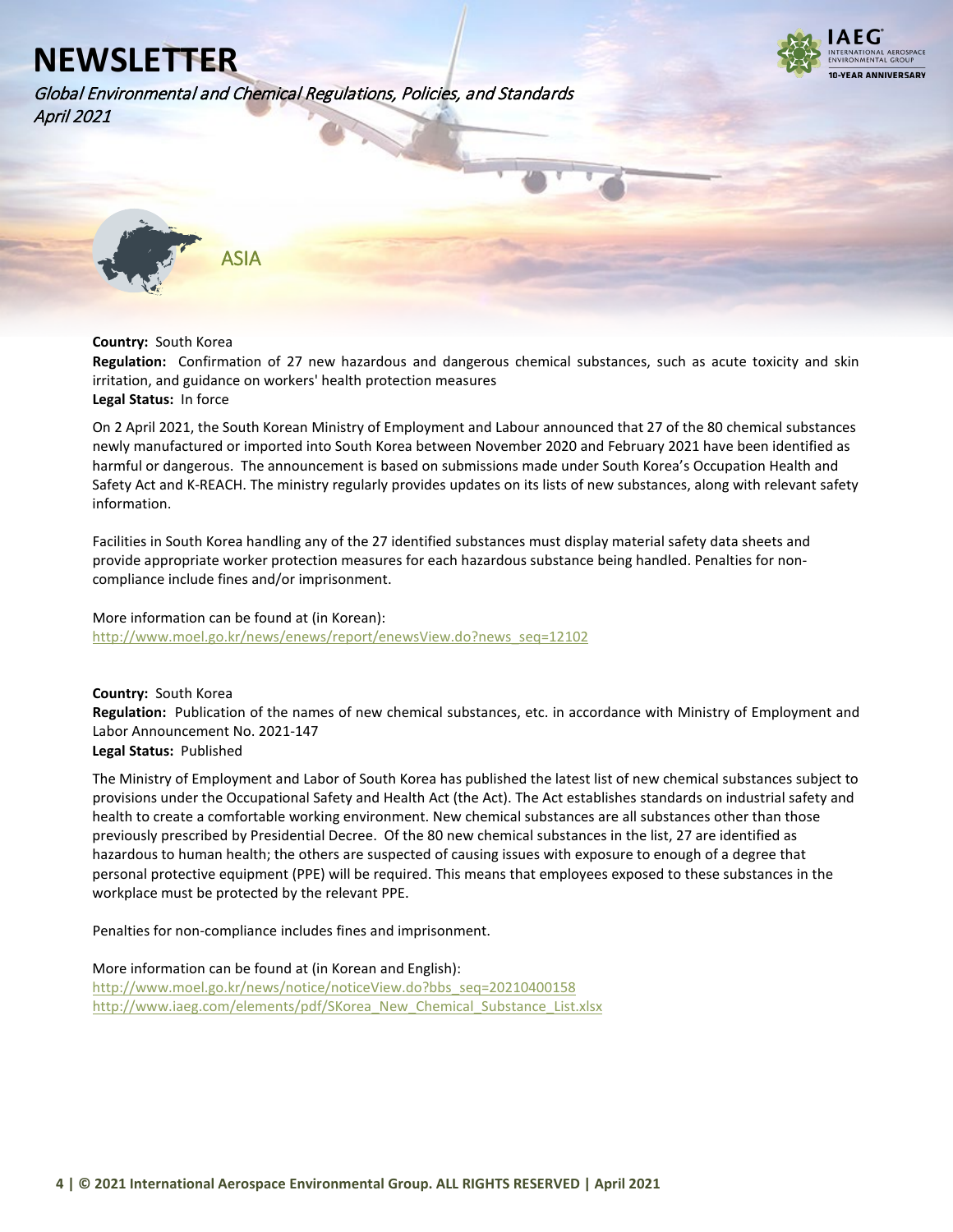

Global Environmental and Chemical Regulations, Policies, and Standards April 2021

> <span id="page-4-0"></span>**Country:** South Korea **Regulation:** Simplified risk assessment system for hazardous substances **Legal Status:** Published

A simplified risk assessment reporting system is available in South Korea. It allows facilities handling certain hazardous substances to submit a single Chemical Accident Prevention Management Plan to the Ministry of Environment in place of two separate reports, like an offsite consequence analysis report and a risk management plan. This will reduce the industry burden by eliminating duplicate evaluations and reduce the processing time.

All facilities must report basic information including:

- **»** A list of chemicals handled and their hazard information
- **»** A safety management plan
- **»** An onsite emergency response plan

Facilities are required to submit a plan if they handle any of 1,325 hazardous substances listed under the Chemical Control Act. Each substance is listed with a facility handling limit. The system has introduced two reporting levels for companies, depending on the substances they handle and in what volumes,

- **»** For high limits, group one facilities will have to submit more comprehensive plans
- **»** For low limits, group two facilities can submit simplified versions

If a facility handles several of the substances on the list, it will be subject to group one reporting. All the facilities must submit the plan every five years. If a facility has already reported under the previous system, the new plan will be due when the risk management plan was previously due.

The National Institute of Chemical Safety (NICS) will regularly inspect facilities and, where necessary, issue correction orders. If corrective action is not taken, penalties can be up to three years in prison or up to 50m Korean Wons. NICS can also suspend business operations.

### More information can be found at:

*Ministry of Environment (MoE) announcement (in Korean):*  [http://www.iaeg.com/elements/pdf/SKorea\\_MoE\\_press\\_release.pdf](https://protect-us.mimecast.com/s/erJiCXDq6EU40m44HmK8JW?domain=iaeg.com) *List of accident preparatory substances:* [http://www.iaeg.com/elements/pdf/SKorea\\_List\\_of\\_accident\\_preparatory\\_substances.pdf](https://protect-us.mimecast.com/s/v1pTCQWj1wcXr7XXhx1pHz?domain=iaeg.com) *List of toxic, limited, prohibited substances:* [https://www.iaeg.com/elements/pdf/SKorea\\_List\\_of\\_toxic,limited,prohibited\\_substances-2.pdf](https://protect-us.mimecast.com/s/Zki_CVOomBi29M22syYwwU?domain=iaeg.com) *Presidential order 31582 (in Korean):* [http://www.iaeg.com/elements/pdf/SKorea\\_Presidential\\_order\\_31582\\_chemical\\_accident\\_pervention\\_management\\_pl](https://protect-us.mimecast.com/s/EttPCR6kgxfGBNGGCN4QYe?domain=iaeg.com) [an.pdf](https://protect-us.mimecast.com/s/EttPCR6kgxfGBNGGCN4QYe?domain=iaeg.com)

### **Country:** China

<span id="page-4-1"></span>**Regulation:** Announcement on supplementing Inventory of Existing Chemical Substances in China **Legal Status:** In force

On 15 April 2021, China's Ministry of Ecology and Environment released a list of 204 substances to be added the Inventory of Existing Chemical Substances in China. This is the inventory of chemical substances which are produced or imported into China. Substances on this list do not need to be registered as new substances in China. If the substance is not included in the inventory, China New chemical substance notification shall be required. There are no non-compliance provisions for this announcement.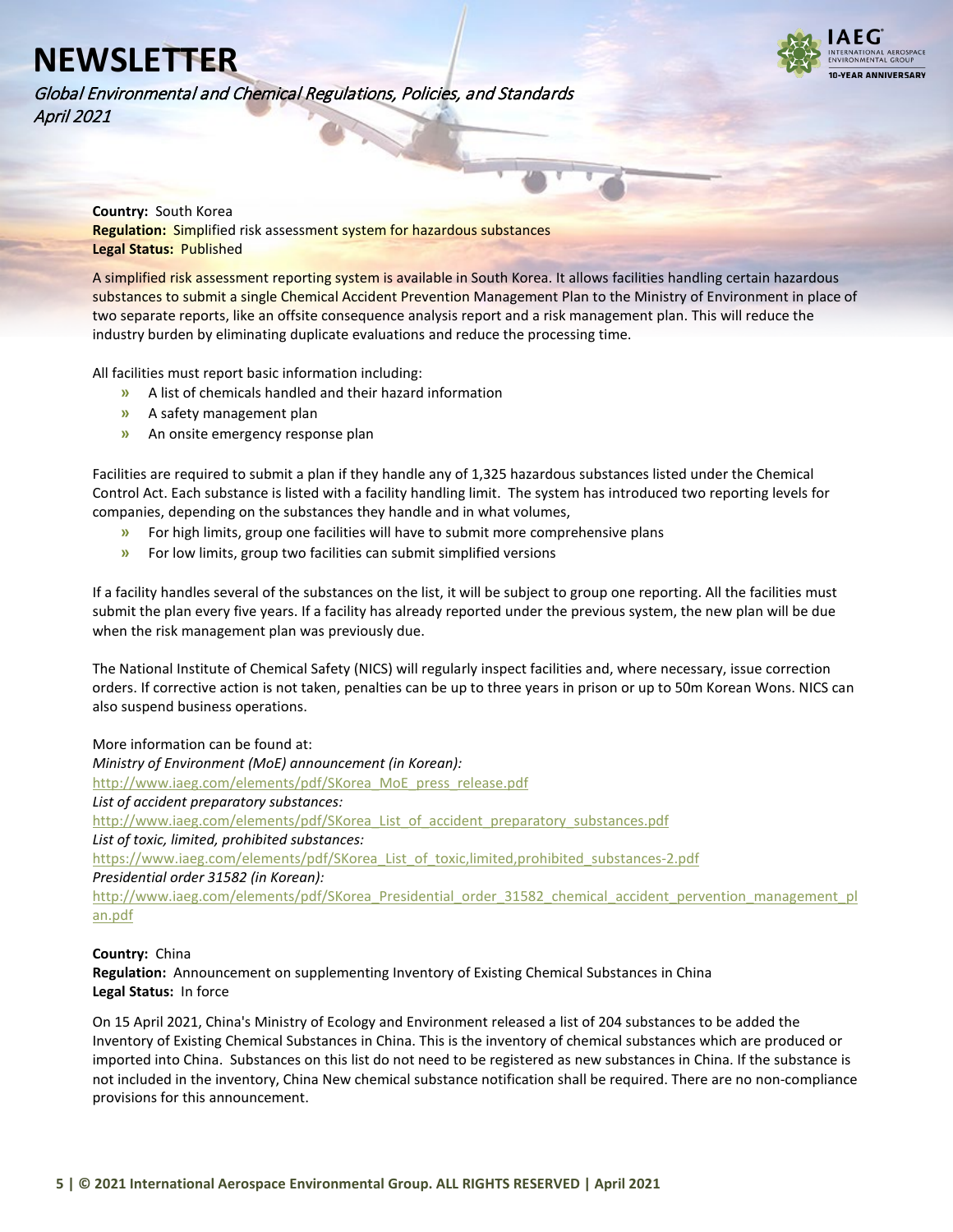

Global Environmental and Chemical Regulations, Policies, and Standards April 2021

> Use this link for more information (in Chinese): [http://www.mee.gov.cn/xxgk2018/xxgk/xxgk01/202104/t20210421\\_829704.html](http://www.mee.gov.cn/xxgk2018/xxgk/xxgk01/202104/t20210421_829704.html)

### **Country:** Turkey

<span id="page-5-0"></span>**Regulation:** Amendments to the Regulation on Permanent Organic Pollutants of 14 November 2018, numbered 30595 **Legal Status:** In force

Turkey's Regulation on Permanent Organic Pollutants of 14 November 2018 (#30595) has been amended following the publication in the official gazette of Regulation #31434 of 25 March 2021. The changes are noted below:

- **»** Exemption repealed: Wastes contaminated with substances listed on Annex 1 or 2 of the Regulation
- **»** Clarification of language in Article 6 of the Regulation (Exemptions from Control Measures)
- **»** Exemption modified for Annex 2 substances
- **»** One new requirement for waste operators of persistent organic pollutants
- **»** Amendments to Annexes:
	- » Pentachlorophenol (CAS# 87-86-5) has been moved to Annex-1 (prohibited substances list) from Annex-2 (substances restricted on their own, in mixtures or articles)
	- » Perfluorooctanoic acid, or PFOAs, (CAS# 335-67-1) have been added to Annex-2
	- » Decabromodiphenyl ether (CAS# 1163-19-5) has been added to Annex-4 (list of substances subject to waste management)
	- » Information in Annex-2, Annex-5 (waste management) and Annex-7 (notification forms) has been updated

Penalties for non-compliance include administrative sanctions.

### More information can be found at (in Turkish):

<https://www.resmigazete.gov.tr/eskiler/2021/03/20210325-11.htm>

## **Country:** Thailand

<span id="page-5-1"></span>**Regulation:** Notification of the Ministry of Industry - Subject to informing the facts of the manufacturer, importer, exporter or person having possession of the hazardous substance that the Department of Industrial Works has the authority responsibility (No. 2) B.E.

## **Legal Status:** Published

Thailand's Ministry of Industry issued an update on the declaration of the hazardous substances by producers, importers, exporters, or processors. The revision adds 153 substances to the list of hazardous chemical substances, which now includes 206 substances. The manufacturers, importers, or processors must notify the Department of Industrial Works (DIW) every six months if more than 100kg of the hazardous substance is handled. The declaration process includes notification of the following information to the DIW through the WoAo/AoKo.7 form:

- **»** Company name and details
- **»** Substance name, trade name or abbreviation
- **»** Substance's license number
- **»** Registration certificate number
- **»** Quantity produced

There are no non-compliance provisions in this update.

More information can be found at (in Thai): http://www.iaeg.com/elements/pdf/Thailand Declaration Update.pdf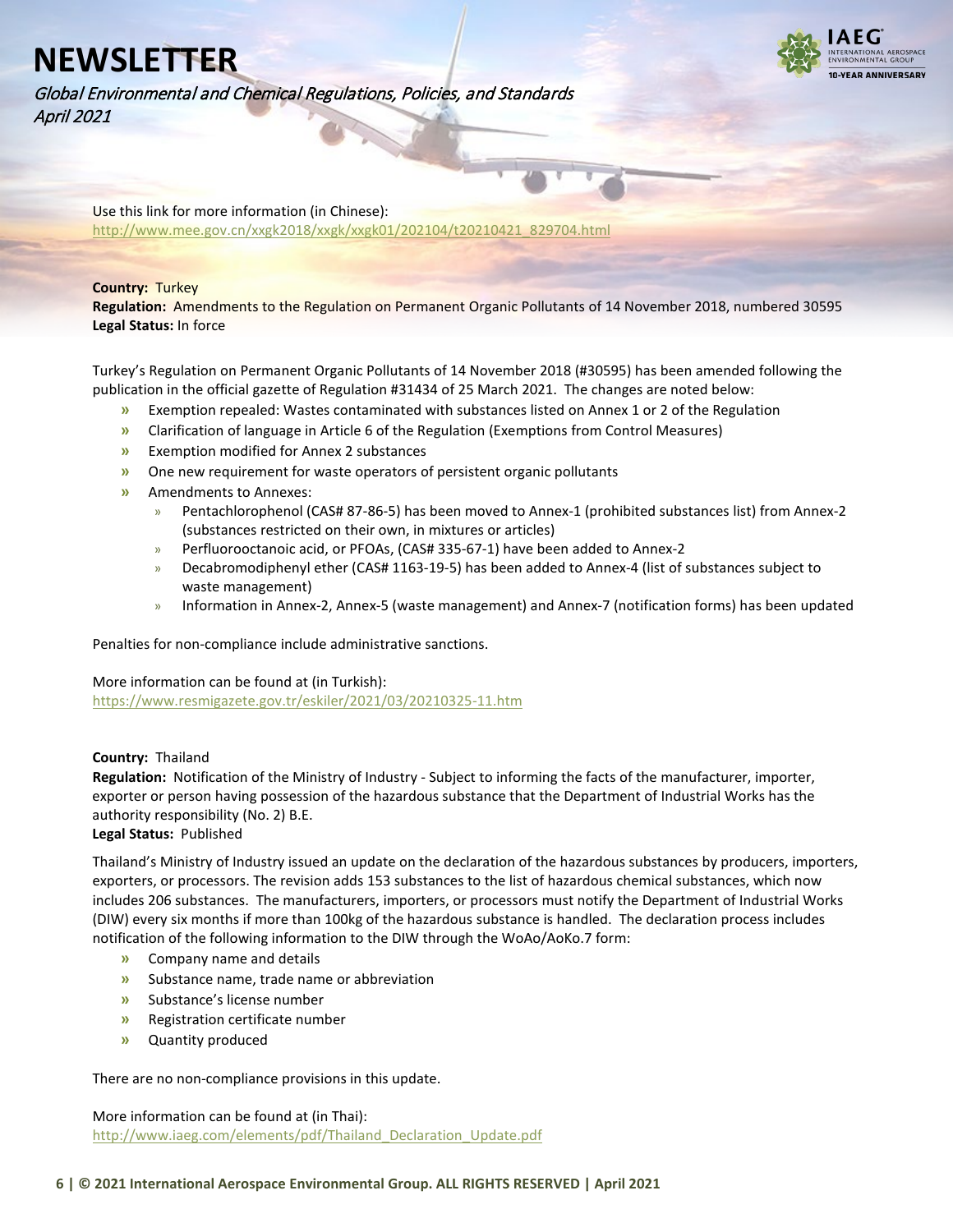**VEAR ANNIVERSARY** 

Global Environmental and Chemical Regulations, Policies, and Standards April 2021

#### **Country:** Qatar

<span id="page-6-0"></span>**Regulation:** Energy labelling and minimum energy performance requirements for air-conditioners **Legal Status:** Published

The Qatari Standard of Energy Labelling and Minimum Energy Performance Requirements for Air-conditioners specifies the energy labelling requirements and the Minimum Energy Performance Standard requirements for air-conditioners and heat pumps in the residential, commercial and industrial sectors. Initially published in 2019, the technical regulation underwent a minor review (editorial changes) and has been republished as the current text.

The products covered under this standard are:

- **»** Single-package and split system non-ducted air conditioners using air- and water-cooled condensers
- **»** Heat pumps employing air-cooled condensers
- **»** Ducted air-conditioners using air-to-air heat pumps

There are no non-compliance provisions under this standard.

### More information can be found at:

[https://members.wto.org/crnattachments/2021/TBT/QAT/final\\_measure/21\\_2099\\_00\\_e.pdf](https://members.wto.org/crnattachments/2021/TBT/QAT/final_measure/21_2099_00_e.pdf)

### **Country:** Japan

<span id="page-6-1"></span>**Regulation:** Japan releases draft timetable for subjecting more than 2,500 more substances to mandatory SDS and labelling requirements

### **Legal Status:** Draft amendment

The Japanese Ministry of Health, Labor and Welfare released a ministerial document that provides a draft timetable for subjecting up to 2,500 more substances to mandatory safety data sheets (SDS) and labelling requirements.

Currently, only 673 substances are mandatorily subject to SDS and labelling obligations according to Globally Harmonized System (GHS). The Japanese government plans to continue with the GHS classification of more substances to subject them to GHS-related obligations; a proposed timetable is specified below:

- **»** By year 2021: around 700 Category 1 substances with carcinogenicity, germ cell mutagenicity, and reproductive and acute toxicity are to be included
- **»** By year 2022: around 700 hazardous substances in Category 1, other than those included in Year 2021, and hazardous substances in Category 2 are to be included
- **»** By year 2023: 700 other substances are to be included
- **»** By year 2024: around 150-300 substances newly classified under GHS, as published in Year 2021-2023, are to be included
- **»** By year 2025: around 50-100 substances newly classified under GHS, as published in Year 2025, are to be included

This timeline is still under review. Once finalized, companies will have to regularly check if they use any of the substances that have become subject to the mandatory GHS-related obligations.

More information can be found at (in Japanese):

<https://www.mhlw.go.jp/content/11303000/000745694.pdf>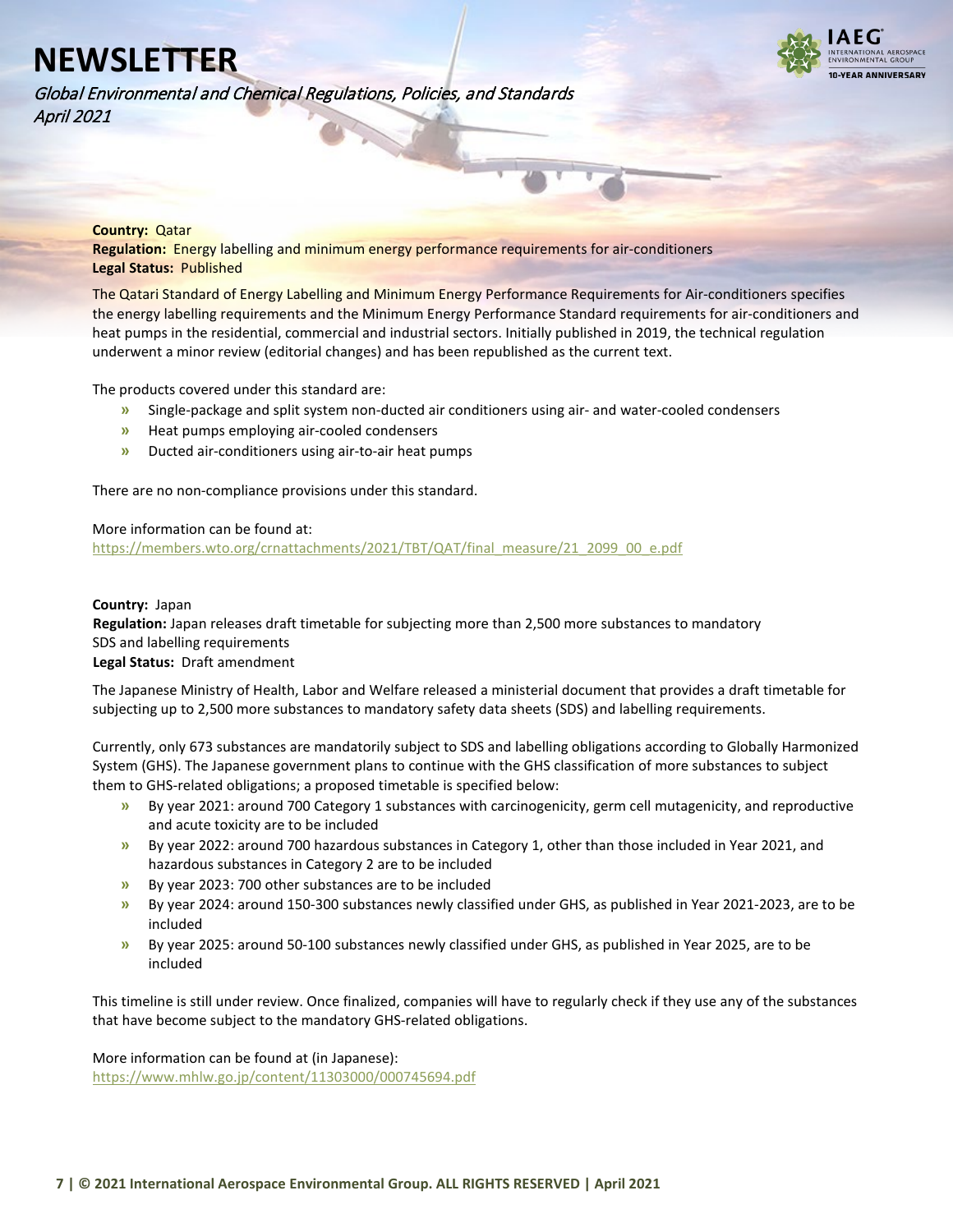

Global Environmental and Chemical Regulations, Policies, and Standards April 2021

## **Country:** Japan

<span id="page-7-0"></span>**Regulation:** Update to Priority Assessment Chemicals list of the Chemical Substances Control Law **Legal Status:** Published

Japan's Ministry of Economy, Trade and Industry recently updated the priority assessment chemicals (PAC) list of the Chemical Substances Control Law twice. The PACs list is a list of chemicals which have been screened and are believed to have a possible risk to human health or the environment. Substances on the PAC list require annual reporting of the volume used by manufacturers and importers if the volume > 1 tonne/year.

The chemical substances removed are:

- **»** 2-tert-butylphenol
- **»** 5-chloro-2-(2,4-dichlorophenoxy)phenol
- **»** m-chloroaniline
- **»** n-{3-[octadecan(or hexadecan or tetradecan)amido]propyl}-n-methyl-2-[octadecanoyl(or hexadecanoyl AKA tetradecanoyl)oxy]ethylammonium chloride
- **»** salts of [2-(dodecanoyl oxy)ethyl](ethyl)(dimethyl)ammonium

The chemical substances added are:

- **»** N,N-dimethyloctadecan-1-aminium acetate
- **»** 2-butanone oxime
- **»** sodium alkane sulfonate & sodium hydrogen=alkane disulfonate & disodium alkane disulfonate
- **»** sodium 1-methoxy-1-oxohexadecane-2-sulphonate & sodium=1-methoxy-1-oxo-octadecane-2-sulphonate
- **»** carboxymethyldimethyl-3-[[(3,3,4,4,5,5,6,6,7,7,8,8,8-tridecafluorooctyl)sulphonyl]amino] propylammonium hydroxide
- **»** reaction products of 2,2-dimethyl-3-methylidenebicyclo[2.2.1]heptane and phenol

Substances on the PAC list are under stepwise risk assessment to assess the risk to human health or environment leading to a potential classification as Class 2 specified chemicals. Class 2 specified chemicals require a notification of planned quantity of import or manufacture to be submitted a month before the import or manufacture occurs.

### More information can be found at (in Japanese):

[https://www.meti.go.jp/policy/chemical\\_management/kasinhou/information/pacs\\_announcement.html](https://www.meti.go.jp/policy/chemical_management/kasinhou/information/pacs_announcement.html) [https://www.meti.go.jp/policy/chemical\\_management/kasinhou/files/information/ra/pacs\\_suryokanshi\\_2020fy.pdf](https://www.meti.go.jp/policy/chemical_management/kasinhou/files/information/ra/pacs_suryokanshi_2020fy.pdf) [https://www.meti.go.jp/policy/chemical\\_management/kasinhou/files/yusen/yusen\\_ichiran.pdf](https://www.meti.go.jp/policy/chemical_management/kasinhou/files/yusen/yusen_ichiran.pdf)

### **Country:** Taiwan

<span id="page-7-1"></span>**Regulation:** Draft amendments to the first, second, and fourth Schedule 3 of the listed chemical substances of concern and their operation management matters

### **Legal Status:** Draft amendment

Taiwan's Environmental Protection Agency has started a consultation on a draft amendment to a sub-regulation under Toxic and Concerned Chemical Substances Control Act, the Categories and Management of Handling for Concerned Chemical Substances Regulation. Chemicals listed under this regulation require companies to achieve approval before they may place on the market, transport, import, use or manufacture the listed chemicals. Activity involving these chemicals must also be reported monthly.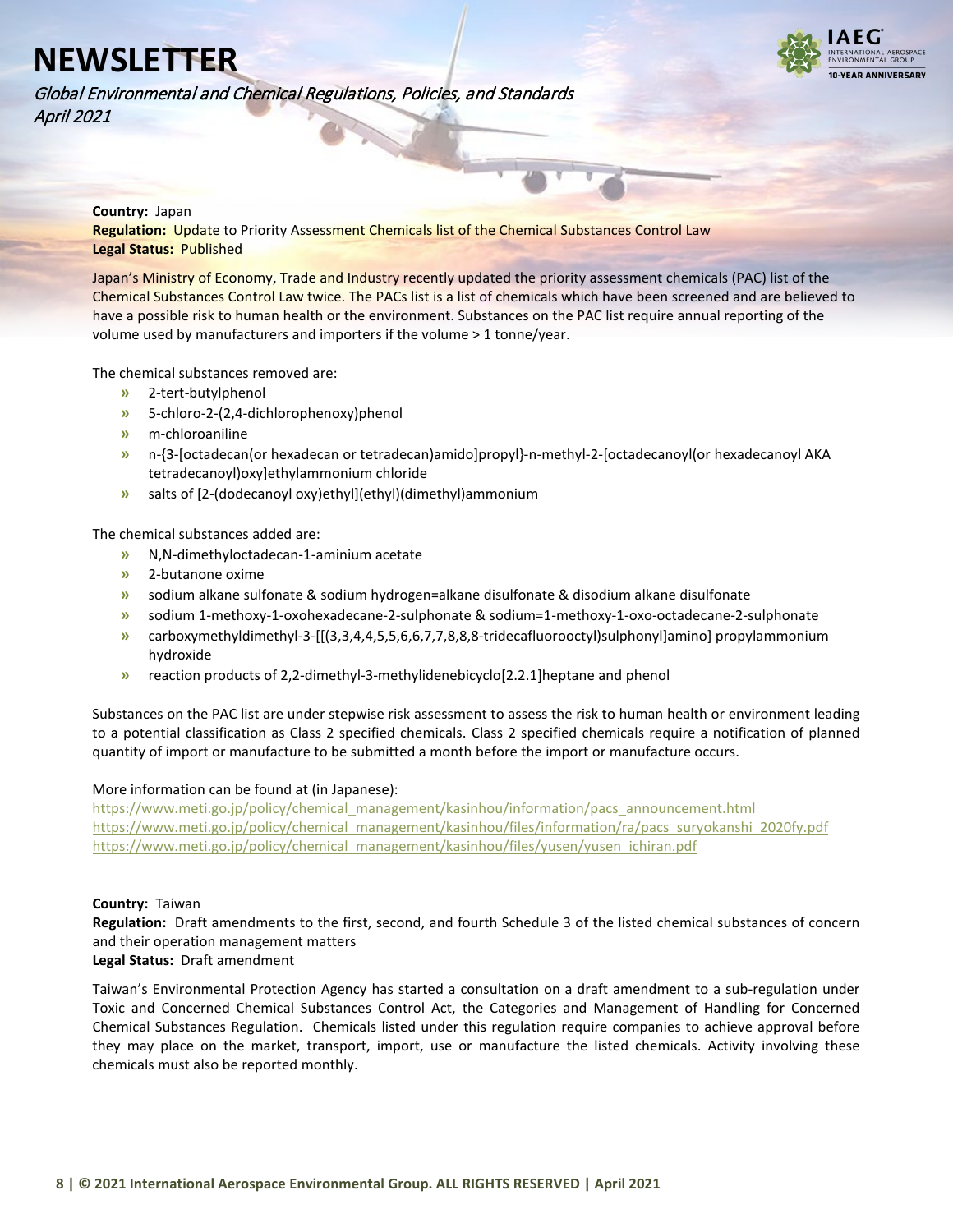Global Environmental and Chemical Regulations, Policies, and Standards April 2021



The chemicals are as follows:

- **»** Ammonium nitrate; CAS: 6484-52-2; Concentration: 80% w/w; Quantity: 50,000; Exemptions: military, experimentation, R&D, education, testing.
- **»** Hydrogen fluoride; CAS: 7664-39-3; Concentration: 10% w/w; Quantity: 300; Exemptions: military.

More information can be found at (in Chinese): <https://www.tcsb.gov.tw/cp-21-4314-ffa4b-1.html>



#### **Country:** European Union

<span id="page-8-0"></span>**Regulation:** European Union Synthesis Report on the application of Regulation (EC) No 850/2004 on persistent organic pollutants (POPs)

### **Legal Status:** Published

The European Commission published their third synthesis report, covering the period from 2010 to 2013, on the application of the Regulation (EC) No 850/2004 on Persistent Organic Pollutants (POPs). This report provides conclusions about the work done and the progress made to eliminate POPs in the European Union (EU). The key points are noted below:

- **»** Production, placing on the market and use: Germany was the only Member State producing a POPs substance (perfluorooctanoic acid, or PFOS) during the reporting period, 35% of the quantity produced was used within the country and the other 65% were exported mainly outside the EU.
- **»** Emissions: The general trend showed a reduction in emissions across the EU, but some member states saw an increase in emissions suggesting further efforts are needed to achieve the objective of zero emissions. Emissions estimated data provided by member states varied greatly making it difficult to compare the data on a regional or global level. The heterogeneity of the data will be addressed under the POPs (recast) Regulation (EU) 2019/1021 by using a common reporting template.
- **»** Monitoring POPs in the environment: The data collected thus far by various monitoring associations along with the subsequent modeling data indicate a declining trend in ambient air concentrations of POPs from 1990 to 2012 in Europe and globally, suggesting the Stockholm Convention is achieving its objectives. Most of the data collected reflects results for air; there is not enough information for POPs in the water and soil environments yet.
- **»** Stockpiles and waste: Stockpiles of POPs or products that contain POPs already manufactured but no longer permitted for use have to be managed as waste. The presence of POPs in products that can be recycled is becoming an increasing issue for waste management since recycling of POPs is forbidden by the Stockholm Convention.
- **»** Contaminated sites: There is a potential problem of soil contamination where POPs were previously manufactured and used. Further efforts are needed to identify, inventory, and remediate contaminated sites, including better coordination and cooperation at the EU level. To improve the exchange of information on measures that target contaminated sites, the POPs (recast) Regulation (EU) 2019/1021 requests member states and the European Commission to exchange information in a standardized form.
- **»** Data quality and coherence: There is no harmonized system to follow for data gathering and reporting for the member states. The use of the Information Platform for Chemical Monitoring for the storage, processing, and management of POPs monitoring data as mentioned in the POPs (recast) Regulation (EU) 2019/1021 is expected to improve the quality and coherence of such data.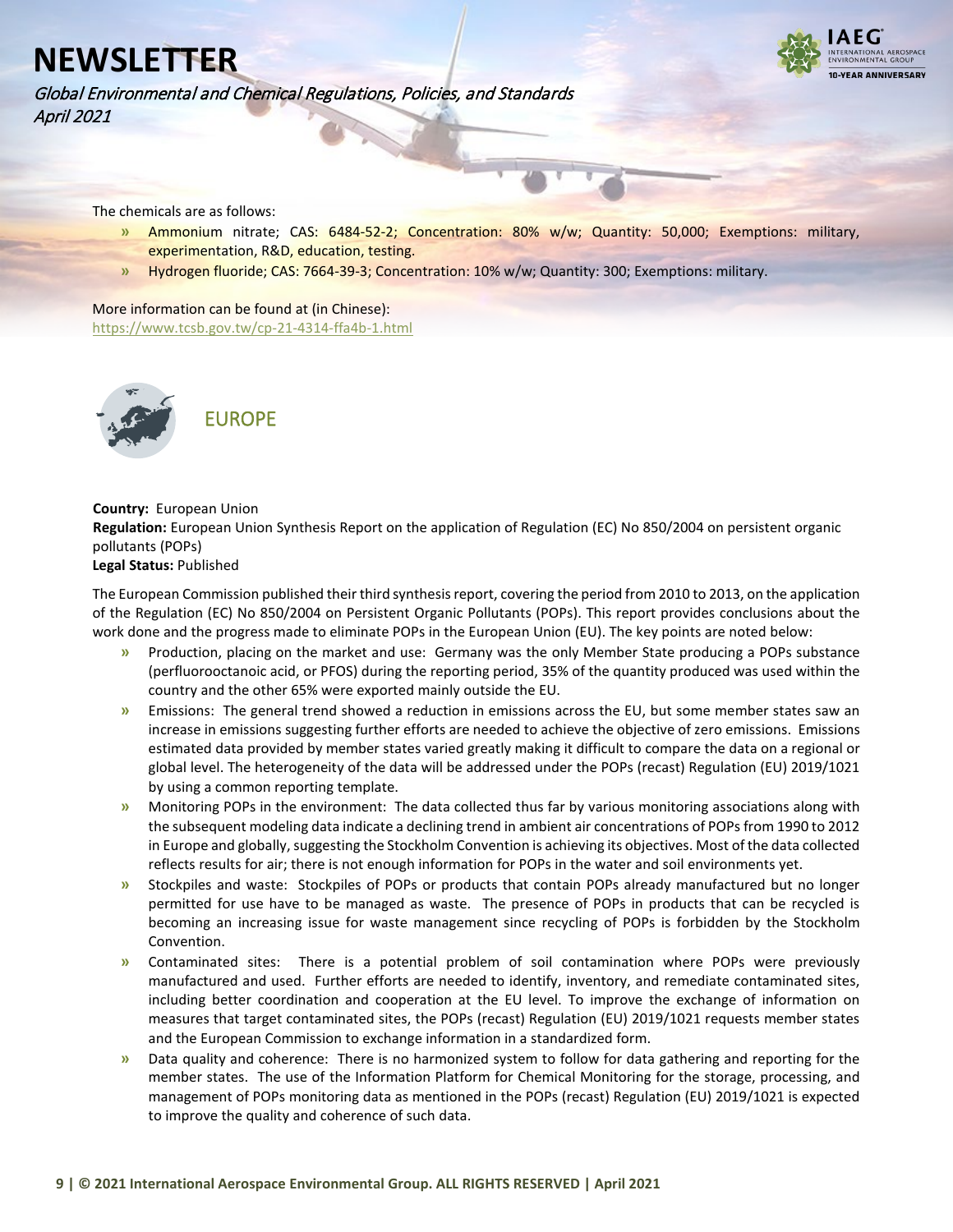**VEAR ANNIVERSARY** 

Global Environmental and Chemical Regulations, Policies, and Standards April 2021

The fourth synthesis report will cover the period 2013-2015 and is currently under development.

### More information can be found at:

<https://eur-lex.europa.eu/legal-content/hr/TXT/?uri=CELEX:52021SC0053>

### **Country:** European Union

<span id="page-9-0"></span>**Regulation:** Revision of EU legislation on hazard classification, labelling and packaging of chemicals **Legal Status:** Pre-draft

For the implementation of the Green Deal, the chemicals strategy for sustainability sets out a number of actions that require a targeted revision of the regulation on the classification, labelling and packaging of chemical substances and mixtures (EU-CLP). Various options for revision will be analyzed in an impact assessment and, based on the results, the European Commission will present legislative proposals for a revision of both the enacting terms of and the annexes to that regulation.

This initiative is in the initial preparatory stage and there is no further information currently available.

### More information can be found at:

[https://ec.europa.eu/info/law/better-regulation/have-your-say/initiatives/12975-Revision-of-EU-legislation-on-hazard](https://ec.europa.eu/info/law/better-regulation/have-your-say/initiatives/12975-Revision-of-EU-legislation-on-hazard-classification-labelling-and-packaging-of-chemicals)[classification-labelling-and-packaging-of-chemicals](https://ec.europa.eu/info/law/better-regulation/have-your-say/initiatives/12975-Revision-of-EU-legislation-on-hazard-classification-labelling-and-packaging-of-chemicals)

### **Country:** European Union

<span id="page-9-1"></span>**Regulation:** ECHA proposes seven substances for authorisation to protect people and the environment **Legal Status:** Proposed

The European Chemical Agency (ECHA) has published a news bulletin announcing their recommendations to add substances to the Authorization List due to their harm to health, the environment, and production volume. If this happens, any companies using these substances will need to apply for authorization.

The substances are as follows along with examples of uses in the scope of authorization:

- **»** Octamethylcyclotetrasiloxane (D4): used in electronic articles production, non-metal surface treatment
- **»** Decamethylcyclopentasiloxane (D5): used in electronic articles production, dry cleaning, and scar and wound treatment
- **»** Dodecamethylcyclohexasiloxane (D6): used in formulation of personal care, washing and cleaning products, and scar and wound treatment
- **»** Terphenyl, hydrogenated: used in heat transfer fluid, plastics, adhesives, and sealants
- **»** Dicyclohexyl phthalate (DCHP): phlegmatizer in organic peroxides, plasticiser in polymers
- **»** Disodium octaborate: used in paints, adhesives, and construction materials
- **»** Benzene-1,2,4-tricarboxylic acid 1,2-anhydride (trimellitic anhydride, TMA): The substance has no uses in the scope of authorization but is recommended based on grouping considerations as it could potentially replace two structurally similar substances (HHPA and MHHPA) used as epoxy resin hardeners that have already been recommended.

It is currently unclear whether this will affect UK REACH.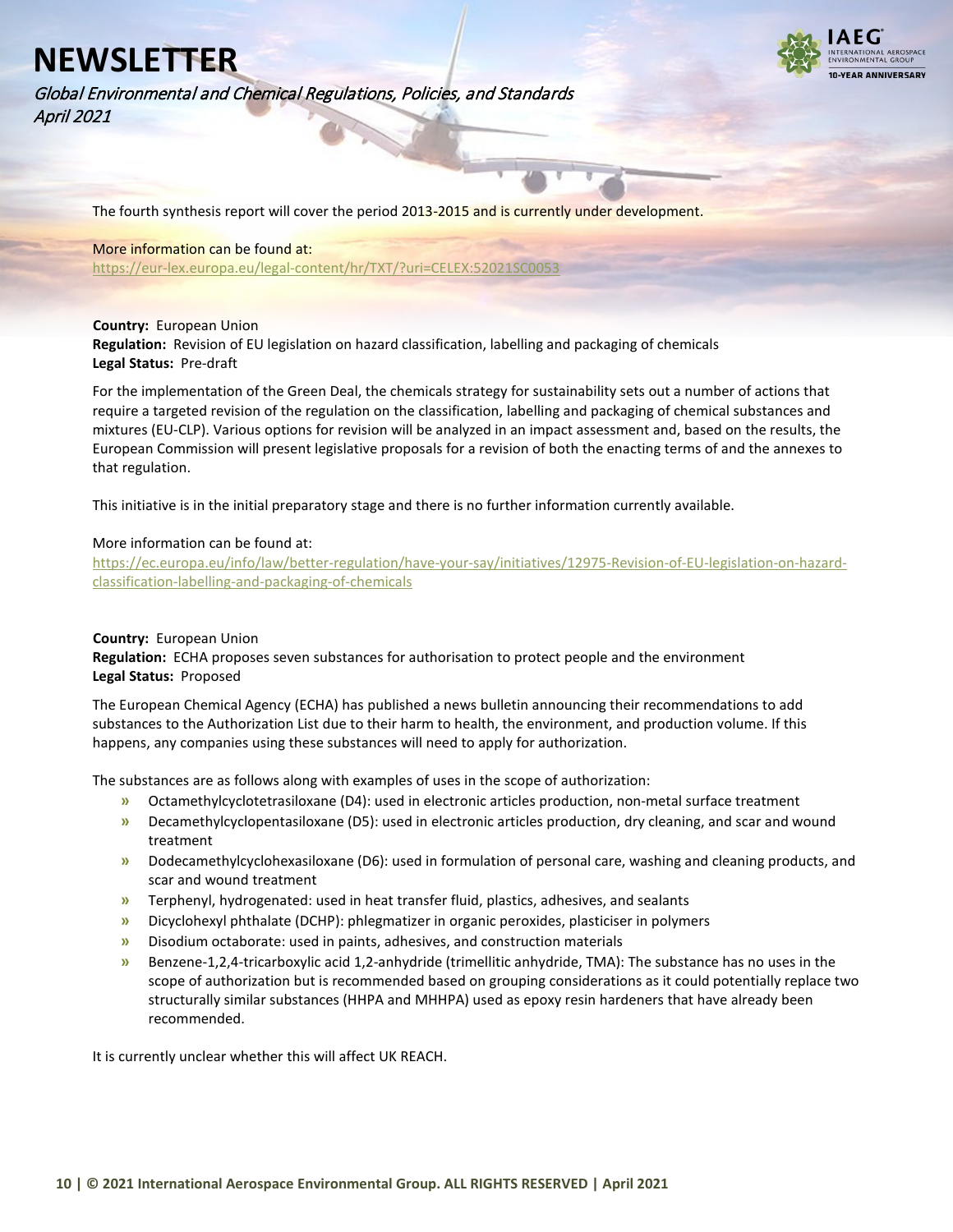Global Environmental and Chemical Regulations, Policies, and Standards April 2021



### More information can be found at:

[https://echa.europa.eu/-/echa-proposes-seven-substances-for-authorisation-to-protect-people-and-the](https://echa.europa.eu/-/echa-proposes-seven-substances-for-authorisation-to-protect-people-and-the-environment?utm_source=echa-weekly&utm_medium=email&utm_campaign=weekly&utm_content=20210414&_cldee=dHAxMDAxNTBAdGhlcmVhY2hjZW50cmUuY29t&recipientid=lead-98ddfcd4c0e0e71180fa005056952b31-9c91c008594e4a27a33c9c2f5edf4984&esid=b13ecc42-f79c-eb11-812a-005056b9310e)[environment?utm\\_source=echa](https://echa.europa.eu/-/echa-proposes-seven-substances-for-authorisation-to-protect-people-and-the-environment?utm_source=echa-weekly&utm_medium=email&utm_campaign=weekly&utm_content=20210414&_cldee=dHAxMDAxNTBAdGhlcmVhY2hjZW50cmUuY29t&recipientid=lead-98ddfcd4c0e0e71180fa005056952b31-9c91c008594e4a27a33c9c2f5edf4984&esid=b13ecc42-f79c-eb11-812a-005056b9310e)[weekly&utm\\_medium=email&utm\\_campaign=weekly&utm\\_content=20210414&\\_cldee=dHAxMDAxNTBAdGhlcmVhY2hj](https://echa.europa.eu/-/echa-proposes-seven-substances-for-authorisation-to-protect-people-and-the-environment?utm_source=echa-weekly&utm_medium=email&utm_campaign=weekly&utm_content=20210414&_cldee=dHAxMDAxNTBAdGhlcmVhY2hjZW50cmUuY29t&recipientid=lead-98ddfcd4c0e0e71180fa005056952b31-9c91c008594e4a27a33c9c2f5edf4984&esid=b13ecc42-f79c-eb11-812a-005056b9310e) [ZW50cmUuY29t&recipientid=lead-98ddfcd4c0e0e71180fa005056952b31-](https://echa.europa.eu/-/echa-proposes-seven-substances-for-authorisation-to-protect-people-and-the-environment?utm_source=echa-weekly&utm_medium=email&utm_campaign=weekly&utm_content=20210414&_cldee=dHAxMDAxNTBAdGhlcmVhY2hjZW50cmUuY29t&recipientid=lead-98ddfcd4c0e0e71180fa005056952b31-9c91c008594e4a27a33c9c2f5edf4984&esid=b13ecc42-f79c-eb11-812a-005056b9310e) [9c91c008594e4a27a33c9c2f5edf4984&esid=b13ecc42-f79c-eb11-812a-005056b9310e](https://echa.europa.eu/-/echa-proposes-seven-substances-for-authorisation-to-protect-people-and-the-environment?utm_source=echa-weekly&utm_medium=email&utm_campaign=weekly&utm_content=20210414&_cldee=dHAxMDAxNTBAdGhlcmVhY2hjZW50cmUuY29t&recipientid=lead-98ddfcd4c0e0e71180fa005056952b31-9c91c008594e4a27a33c9c2f5edf4984&esid=b13ecc42-f79c-eb11-812a-005056b9310e)

### **Country:** European Union

<span id="page-10-0"></span>**Regulation:** EU Commission launches an initiative to revise EU REACH to facilitate the European Green Deal **Legal Status:** Proposed

The EU Commission plans to revise REACH to better achieve the European Green Deal. The Chemical Strategy for Sustainability, published in October 2020, is part of the EU's zero pollution ambition for a toxic-free environment. To achieve this goal, the EU Commission has launched an initiative for revision of EU REACH. The public consultation period is planned for the first quarter of 2022.

This is only a proposal for a regulation, there is no draft legislation for review yet.

## More information can be found at:

[https://ec.europa.eu/info/law/better-regulation/have-your-say/initiatives/12959-Revision-of-EU-legislation-on](https://ec.europa.eu/info/law/better-regulation/have-your-say/initiatives/12959-Revision-of-EU-legislation-on-registration-evaluation-authorisation-and-restriction-of-chemicals-)[registration-evaluation-authorisation-and-restriction-of-chemicals-](https://ec.europa.eu/info/law/better-regulation/have-your-say/initiatives/12959-Revision-of-EU-legislation-on-registration-evaluation-authorisation-and-restriction-of-chemicals-)

### **Country:** Eurasian Economic Union

<span id="page-10-1"></span>**Regulation:** The Eurasian Economic Union will adopt the classification and labelling standards in spring 2021 **Legal Status:** New draft law

The Technical Regulation of Eurasian Economic Union on Safety of Chemical Products, known as EAEU REACH (TR EAEU 041/2017), requires three general requirements standards:

- **»** GOST 30333: chemical safety passport
- **»** GOST 32419: classification of chemical products
- **»** GOST 31340: warning labelling of chemical products

The Commonwealth of Independent States Coordinating Information Center has released the final drafts of these three standards which will be mandatory once the EAEU REACH will come into force, most likely spring of 2021. Although the chemical manufacturers/importers do not need to register the existing substance/mixtures, all the new chemical products intended to be placed on the Union market must have a Chemical Safety Passport (CSP) containing hazardous properties of the chemical product, safety requirements, and details of the manufacturer/importer.

Since a transition period is not foreseen so far, the registration process and creating a CSP for all new chemical substances will be a challenge for the industry.

More information can be found at (in Russian): [https://docs.eaeunion.org/ria/ru-ru/0104473/ria\\_16022021](https://docs.eaeunion.org/ria/ru-ru/0104473/ria_16022021)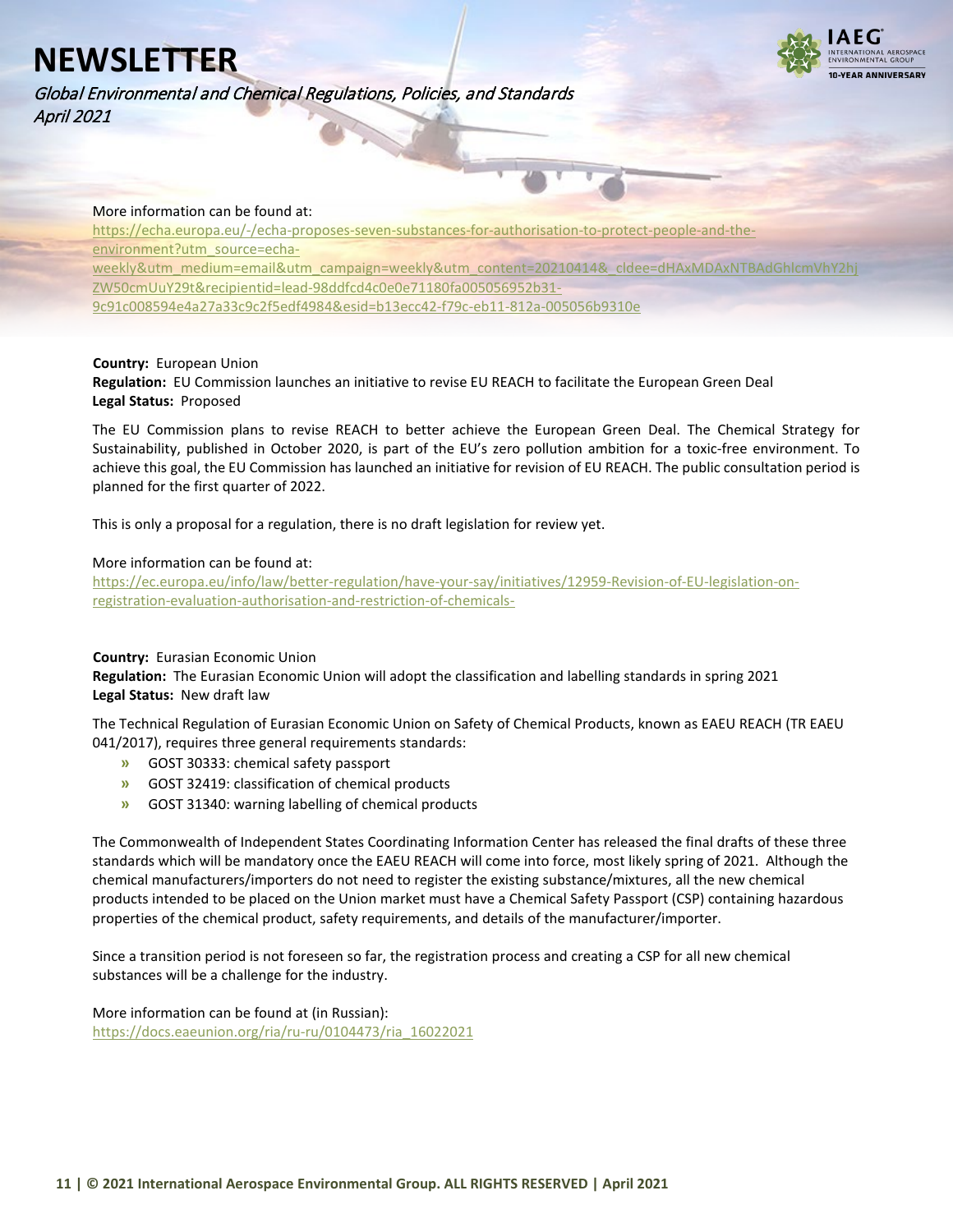Global Environmental and Chemical Regulations, Policies, and Standards April 2021



### **Country:** Spain

<span id="page-11-0"></span>**Regulation:** Order JUS/288/2021 - Notification procedure of chemical substances and mixtures to the National Institute of Toxicology and Forensic Sciences. **Legal Status:** Published

Order JUS/288/2021 develops the regulation on the procedure of notification of additions, updates, terminations, and modifications of the information related to chemical substances and mixtures. Chapter II holds the notification procedures for information on chemical substances and mixtures. Before first commercialization or with each modification of a formula, the user, importer, or manufacturer must notify the National Institute of Toxicology and Forensic Sciences (INTCF) following the requirements set out in Annex VIII of the EU Classification, Labelling and Packaging of substances and mixtures (CLP) ([EC] No 1272/2008) regulation. Annex VIII contains the requirements for contents and format for the information that needs to be provided by EU member states. An alternative notification procedure may be used in the case of mixtures marketed exclusively for industrial use.

This order is applicable to all notifications made to the INTCF by the manufacturer, importer, or downstream user that markets a substance. It does not apply to mixtures for scientific research and development. Importers and downstream users who market mixtures for industrial use may voluntarily continue to notify the INTCF in accordance with the provisions of Order JUS/909/2017 until December 31, 2023.

There are no non-compliance provisions provided under this notice.

More information can be found at (in Spanish): [https://www.boe.es/diario\\_boe/txt.php?id=BOE-A-2021-4797](https://www.boe.es/diario_boe/txt.php?id=BOE-A-2021-4797) 

**Country:** United Kingdom

<span id="page-11-1"></span>**Regulation:** UK's DEFRA invites stakeholders view on a draft update of the National Implementation Plan for Stockholm Convention

## **Legal Status:** Draft law

The UK's Department of Environment, Food and Rural Affairs (DEFRA) invites the public and stakeholders to share their views on the draft update of the National Implementation Plan (NIP) for the Stockholm Convention on Persistent Organic Pollutants (POPs). The update covers "new POPs" that were listed under Stockholm Convention in 2017 and 2019, but not covered in the UK's last update of NIP in 2017. It includes:

- **»** Decabromodiphenyl ether (decaBDE) (CAS 1163-19-5); used in flame retardants
- **»** Short chain chlorinated paraffins (SCCPs) (CAS 85535-84-8 and others); used in lubricants, waterproofing, metal working fluids, flame retardants in paint and plasticizers, and flame retardants in polymers
- **»** Hexachlorobutadiene (HCBD); (CAS 87-68-3); used in rubber compounds
- **»** Dicofol (CAS 115-32-2; 1606-46-9); used in pesticides
- **»** Perfluorooctanoic acid (PFOA), its salts and PFOA related compounds (CAS 335-67-1 and others); used in surfactants in textiles, paper, paints, and firefighting foams

This update:

- **»** Describes the steps taken in the UK to implement decisions taken in 2017 (Conference Of the Parties [COP] 8) to list decabromodiphenyl ether (decaBDE) and short chained chlorinated paraffins (SCCPs) in Annex A and HCBD in Annex C
- **»** Describes the steps taken, to date, to implement decisions taken in 2019 (COP 9) to list dicofol and PFOA, its salts, and PFOA related compounds
- **»** Provides an update on strategies and plans described in the 2017 NIP and sets out new strategies and plans
- **»** Summarizes work done to update the UK POPs multimedia emissions inventory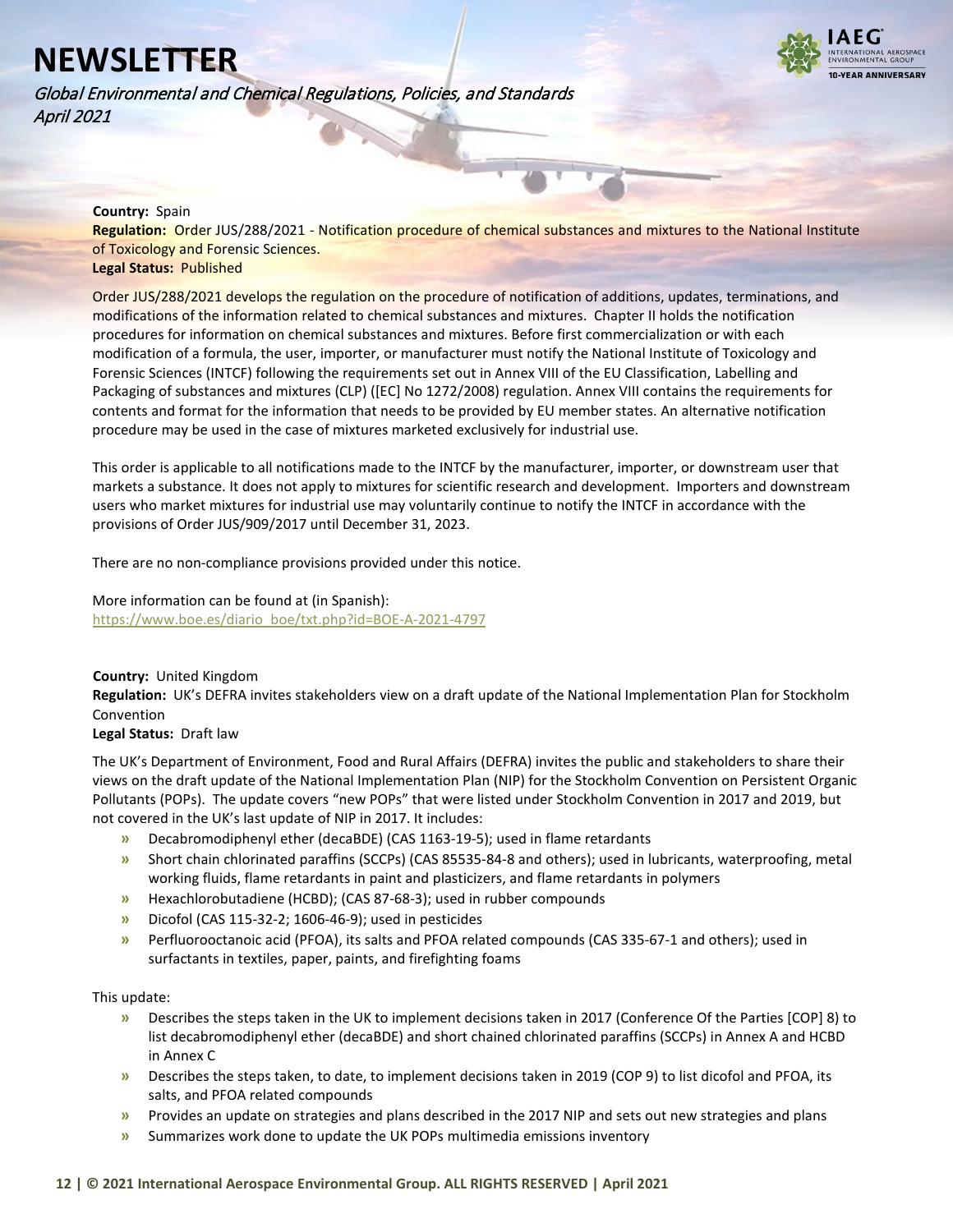

Global Environmental and Chemical Regulations, Policies, and Standards April 2021

- **»** Updates on monitoring arrangements
- **»** Provides a short update on progress to eliminate older POPs

The public and stakeholders can provide their views on future plans and any additional information that supports the UK's plan to eliminate/reduce the impact of POPs.

### More information can be found at:

<https://consult.defra.gov.uk/plan-for-persistent-organic-pollutants-pops-team/draft-update-to-uk-nip/>

#### **Country:** Norway

<span id="page-12-0"></span>**Regulation:** Annex XV Restriction Report: Proposal for a Restriction of Dechlorane Plus **Legal Status:** Draft amendment

Norway has submitted a proposal to the European Chemical Agency to restrict the manufacture, use and placing on the market of dechlorane plus (DP) as substances, constituents of other substances, mixtures, and articles. DP is used as a flame retardant in adhesives and polymers and as an extreme pressure additive in greases. In these applications DP is used in motor vehicles, aircrafts, and electrical and electronic equipment.

The agency's scientific committees for risk and socio-economic assessment are set to evaluate the dossier for the chemical and will launch a consultation afterwards. Following the consultation, the European Commission will decide whether DP will be added to Annex XVII of the REACH regulation. Annex XVII contains the restrictions on the manufacture, placing on the market, and use of certain dangerous substances, mixtures, and articles.

### Use these links for more information:

<https://echa.europa.eu/registry-of-restriction-intentions/-/dislist/details/0b0236e184a168c4>



NORTH AMERICA

## <span id="page-12-1"></span>**Country:** USA **Regulation:** Standard for the flammability of upholstered furniture **Legal Status:** Published

The US Consumer Product Safety Commission (CPSC) issued a final rule to apply California's flammability standard for upholstered furniture nationwide, creating consistent testing mandates for producers and importers across the US and reducing reliance on flame retardants. As part of the Covid-19 Relief Act passed on 27 December 2020, CPSC was required to adopt California's Technical Bulletin 117-2013 as a flammability standard for all upholstered furniture throughout the country. Only mattresses are exempt from this standard. The compliance date for labelling according to the standard is 25 June 2022. This rule is open to public comment until 10 May 2021. Unless a significant amount of adverse comments are received, the rule will go into effect on 25 June 2021.

### More information can be found at:

[https://www.federalregister.gov/documents/2021/04/09/2021-06977/standard-for-the-flammability-of-upholstered](https://www.federalregister.gov/documents/2021/04/09/2021-06977/standard-for-the-flammability-of-upholstered-furniture)[furniture](https://www.federalregister.gov/documents/2021/04/09/2021-06977/standard-for-the-flammability-of-upholstered-furniture)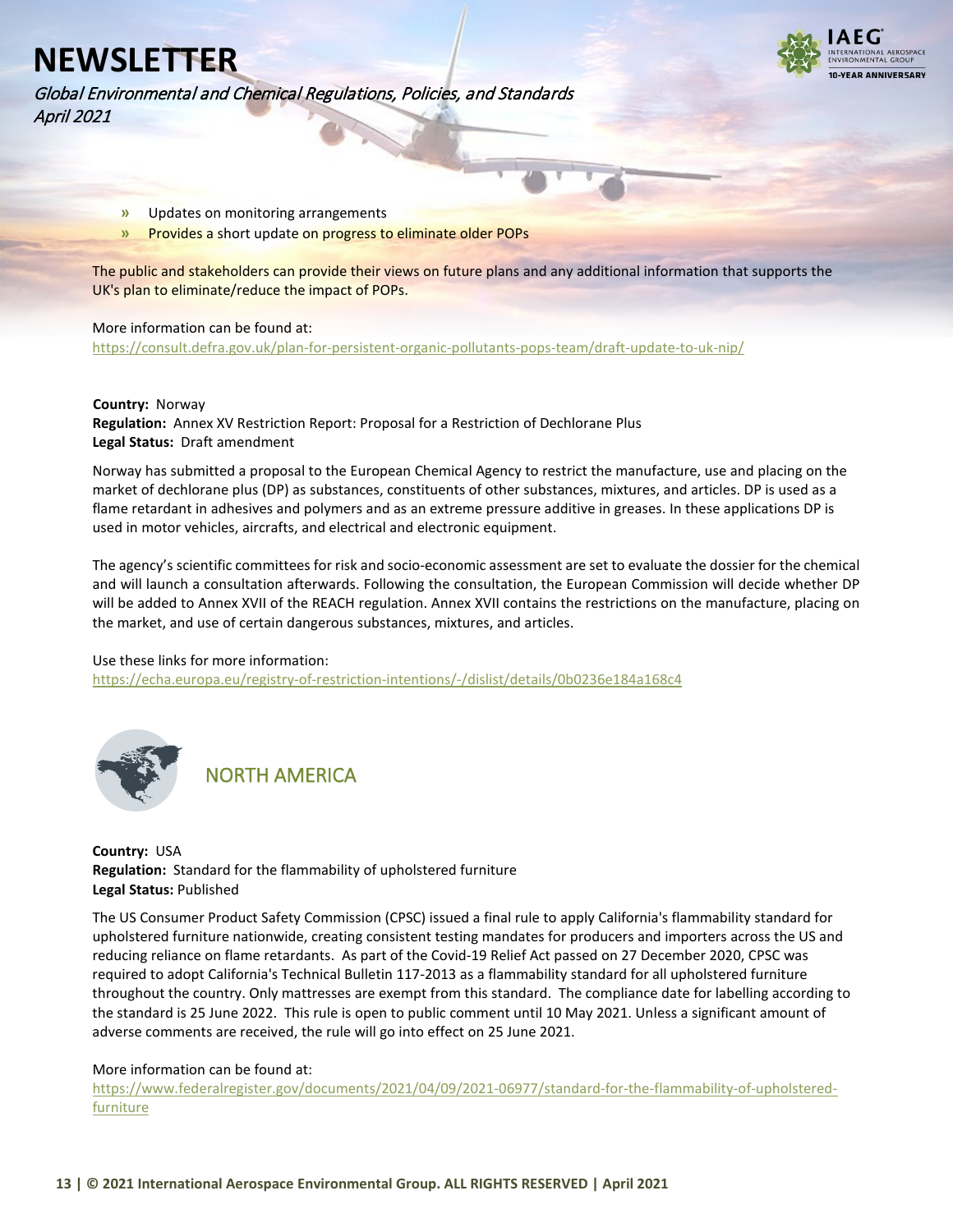**VEAR ANNIVERSARY** 

Global Environmental and Chemical Regulations, Policies, and Standards April 2021

<span id="page-13-0"></span>**Country:** USA **Regulation:** Updated PFBS toxicity assessment **Legal Status:** Published

An updated toxicity assessment of perfluorobutane sulfonic acid (PFBS) has been announced by the US Environmental Protection Agency. This assessment sets a single-value reference dose level to determine if actions are needed to address potential human exposure risks. PFBS is a member of a larger group of per- and polyfluoroalkyl substances (PFAS). PFAS chemicals are used as surfactants, repellants, and fire retardants. The new assessment declares a reference dose value of 0.0003 mg/kg PFBS per day for chronic exposure and 0.001 mg/kg/day for acute exposure.

No penalties for non-compliance have been reported as this assessment is not a regulation.

More information can be found at:

<https://www.epa.gov/newsreleases/epa-releases-updated-pfbs-toxicity-assessment-after-rigorous-scientific-review-0>

### <span id="page-13-1"></span>**Country:** USA **Regulation:** Rhode Island Implementation Plan approval by EPA **Legal Status:** Published

The US Environmental Protect Agency (EPA) is approving the State Implementation Plan (SIP) revisions submitted by the state of Rhode Island (RI). The SIP is a collection of regulations and documents used by the state to reduce air pollution in areas that do not meet National Ambient Air Quality Standards.

RI submitted revisions to the EPA for the incorporation of two air pollution control regulations into the SIP. The incorporated regulations are as follows:

- **»** Control of Volatile Organic Compounds from Consumer Products (effective in RI: 9 January 2017)
- **»** Control of Volatile Organic Compounds from Architectural Coatings and Industrial Maintenance Coatings (effective in RI: 21 July 2020)

## More information can be found at:

[https://www.federalregister.gov/documents/2021/04/01/2021-06616/air-plan-approval-rhode-island-control-of](https://www.federalregister.gov/documents/2021/04/01/2021-06616/air-plan-approval-rhode-island-control-of-volatile-organic-compound-emissions)[volatile-organic-compound-emissions](https://www.federalregister.gov/documents/2021/04/01/2021-06616/air-plan-approval-rhode-island-control-of-volatile-organic-compound-emissions)

## **Country:** USA

<span id="page-13-2"></span>**Regulation:** Updates on EPA's TSCA New Chemicals Program **Legal Status:** Published

The US Environmental Protection Agency (EPA) announced a plan to change its Toxic Substances Control Act (TSCA) new chemicals review process. They are modifying the pre-manufacture notification (PMN) determination process to better address unreasonable risk caused due to excluding reasonably foreseen conditions of use of a new substance by means of Significant New Use Rules. Anyone who intends to manufacture (including import) a new chemical substance for a non-exempt commercial purpose is required to submit a PMN at least 90 days prior to the manufacture of the chemical. The EPA also intends to ensure necessary protections for workers identified in its review of new chemicals through regulatory means.

Penalties for non-compliance include fines and imprisonment depending on offence.

### More information can be found at:

<https://www.epa.gov/chemicals-under-tsca/important-updates-epas-tsca-new-chemicals-program>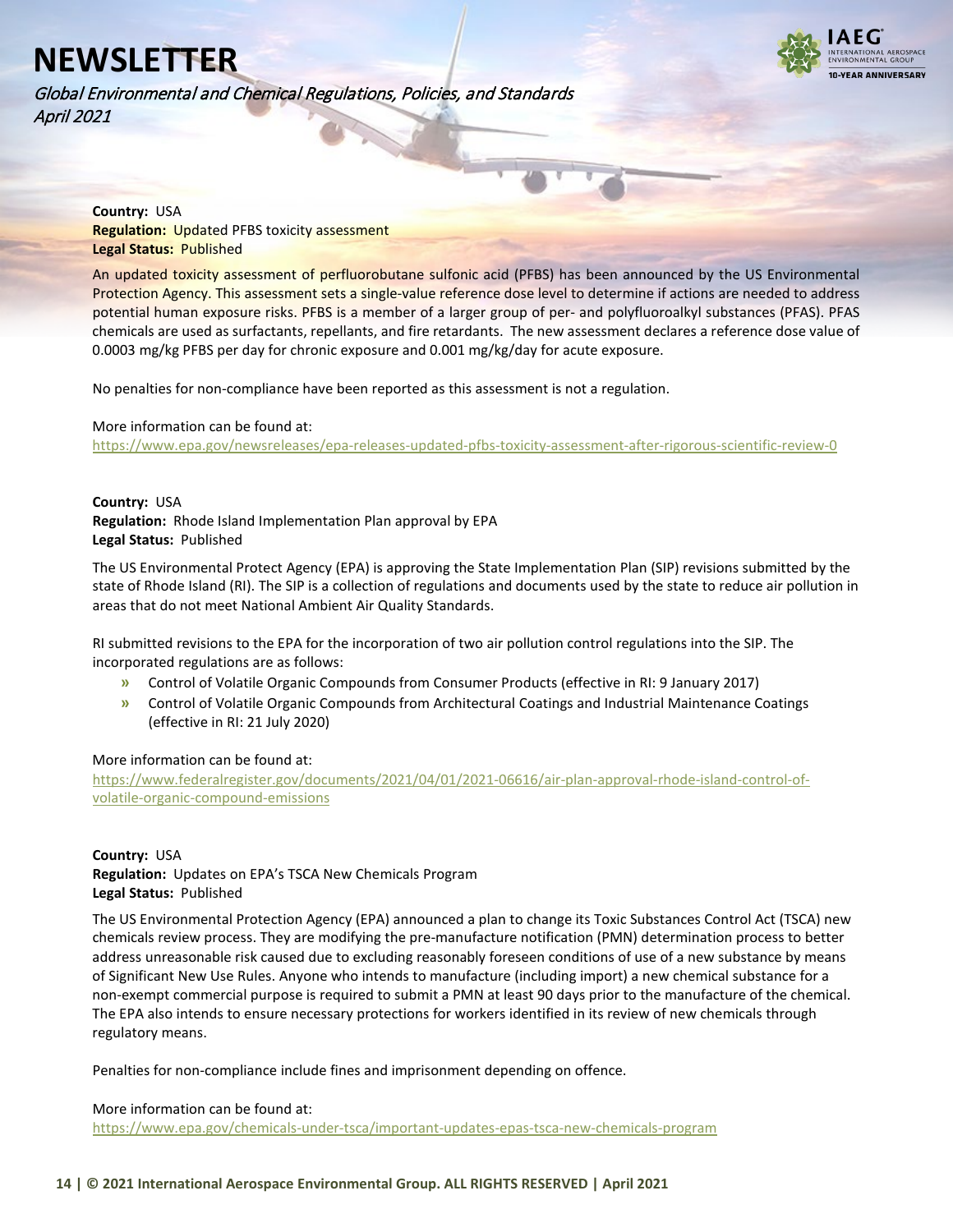**VEAR ANNIVERSARY** 

Global Environmental and Chemical Regulations, Policies, and Standards April 2021

### **Country:** USA

<span id="page-14-0"></span>**Regulation:** Significant new use rules on certain chemical substances (20-4.B) **Legal Status:** Published

On 22 March 2021, the US Environmental Protection Agency (EPA) published Significant New Use Rules (SNURs) for the SNUR Batch 20-4.B under the Toxic Substances Control Act (TSCA). The manufacturers/processors/importers of these substances must notify the EPA through submitting a Significant New Use Notice at least 90 days before manufacturing/ processing/importing any of these substances for the significant new use. The manufacture or processing for the significant new use shall not commence until the EPA made an appropriate determination on the notice and has taken risk management actions as a result of the decision. SNUR Batch 20-4.B consists of the following substances:

- **»** butanoic acid, 4-(dimethylamino)-, ethyl ester (CAS No. 22041-23-2) used as an intermediate
- **»** 1-butanaminium, 4-amino-N-(2-hydroxy-3-sulfopropyl)-N,N-dimethyl-4-oxo-, N-coco alkyl derivs., inner salts. (CAS No. 2041102-83-2) - used as a surfactant
- **»** indium manganese yttrium oxide (CAS No. 1239902-45-4) used as a pigment

Penalties for non-compliance include imprisonment up to 15 years and/or a fine of up to \$250,000; a convicted organization may be subject to a fine of up to \$1,000,000.

### More information can be found at:

[https://www.federalregister.gov/documents/2021/03/22/2021-04630/significant-new-use-rules-on-certain-chemical](https://www.federalregister.gov/documents/2021/03/22/2021-04630/significant-new-use-rules-on-certain-chemical-substances-20-4b)[substances-20-4b](https://www.federalregister.gov/documents/2021/03/22/2021-04630/significant-new-use-rules-on-certain-chemical-substances-20-4b)

### **Country:** USA

<span id="page-14-1"></span>**Regulation:** Draft program policy on the 1,4-dioxane limits' waiver process **Legal Status:** Draft Law

Amendments to articles 35 and 37 of the Environmental Conservation Law established limits on the amount of 1,4 dioxane that can be present in household cleansing, personal care, and cosmetic products sold or offered for sale in New York State, which will take effect on 1 January 2023.

These amendments include a provision that allows manufacturers to apply for up to two, one-year waivers from compliance, allowing the manufacturer and retailers to continue the sale of non-compliant product in New York State while such waiver is in effect.

New York's Department of Environmental Conservation has published a Draft Program Policy which sets down the guidelines for the future waiver process:

- **»** Each product for which a waiver is sought must be individually named in the application
- **»** Products must be identified as a household cleansing product, a personal care product, or a cosmetic product; a list of brick codes is provided in Appendix A
- **»** Proof that the manufacturer has taken steps to reduce the concentration of 1,4-dioxane in that product and is unable to comply with the requirements must be provided
- **»** Applications can be submitted as early as 1 October 2021, according to the draft

A public consultation period on the draft program was open until 7 May 2021, 5pm Eastern Time.

More information can be found at: <https://www.dec.ny.gov/chemical/121658.html>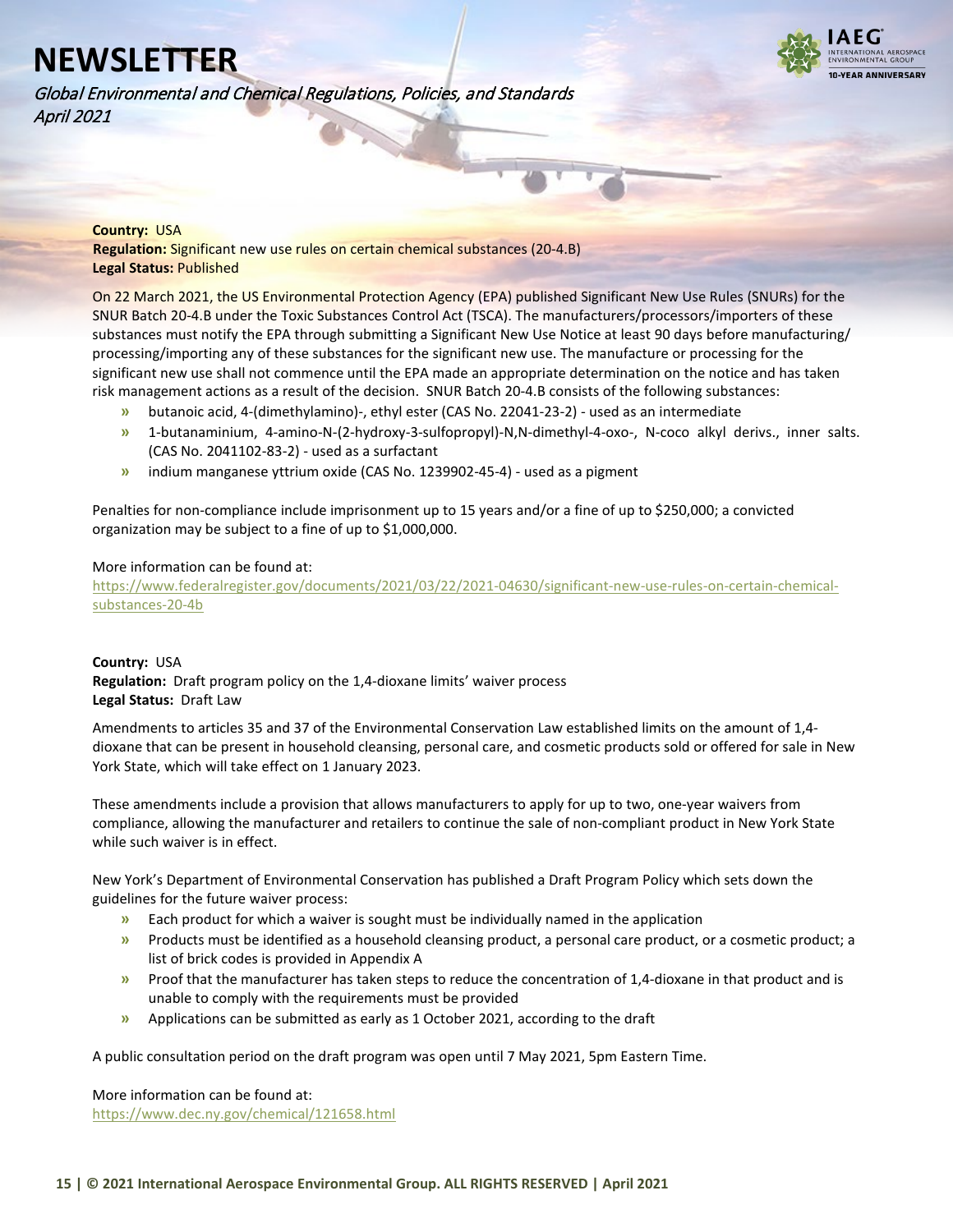Global Environmental and Chemical Regulations, Policies, and Standards April 2021



### **Country:** USA

<span id="page-15-0"></span>**Regulation:** Chemical selected for consideration for listing by the Carcinogen Identification Committee and request for relevant information on the carcinogenic hazard of PFOS and its salts and transformation and degradation precursors & Chemicals selected for consideration for listing by the DARTIC and request for relevant information on the reproductive toxicity hazards of PFDA and its salts, PFHxS and its salts, PFNA and its salts, and PFUnDA and its salts **Legal Status:** Proposed

California's Office of Environmental Health Hazard Assessment (OEHHA) has started two consultations on adding chemicals to the Proposition 65 list. Any relevant information and data may be submitted at the links attached. The purpose of Proposition 65 is to notify consumers that they are being exposed to chemicals that are known to cause cancer and/or reproductive toxicity. Consumers can decide on their own if they want to purchase or use the product. A Proposition 65 warning does not necessarily mean a product is in violation of any product-safety standards or requirements.

Perfluorooctane sulfonate (PFOS) and its salts and transformation and degradation precursors is being considered as a carcinogen. Perfluorodecanoic acid (PFDA) and its salts, perfluorohexanesulfonic acid (PFHxS) and its salts, perfluorononanoic acid (PFNA) and its salts, and perfluoroundecanoic acid (PFUnDA) and its salts are being considered for developmental and male and female reproductive toxicity.

### More information can be found at:

[https://oehha.ca.gov/proposition-65/crnr/chemicals-selected-consideration-listing-dartic-and-request-relevant](https://oehha.ca.gov/proposition-65/crnr/chemicals-selected-consideration-listing-dartic-and-request-relevant-information)[information](https://oehha.ca.gov/proposition-65/crnr/chemicals-selected-consideration-listing-dartic-and-request-relevant-information) <https://oehha.ca.gov/proposition-65/crnr/chemicals-selected-oehha-consideration-listing-carcinogen-identification>

### **Country:** Canada

<span id="page-15-1"></span>**Regulation:** Bill C-28, strengthening environmental protection for a healthier Canada act **Legal Status:** Draft amendment

The Canadian government has introduced a bill aimed at strengthening the Canadian Environmental Protection Act (CEPA) of 1999.

The main changes to CEPA are:

- **»** The recognition of the right to a healthy environment
- **»** The creation of a new Plan of Chemicals Management Priorities
- **»** Substances' risk assessment will consider real life exposure based on the cumulative effects of a substance in combination with exposure to other substances
- **»** The list of toxic substances in Schedule 1 will be split into two parts to implement a two-track approach for managing toxic substances under CEPA:
	- » Part 1 of Schedule 1 will include toxic substances that pose the highest risk, such as persistent and bioaccumulative substances (PBTs) and, in the future, substances that are carcinogenic, mutagenic or toxic to reproduction (CMRs). These substances will be subject to total, partial or conditional prohibition
	- Part 2 will include other toxic substances and continue to be subject to regular risk management actions (i.e., priority given to pollution prevention)
- **»** The establishment of a Watch List of substances that are suspected of being capable of becoming toxic or that have been determined to be capable of becoming toxic. This list will not be a statutory instrument; its aim is to support the shift to less harmful chemicals
- **»** Information-gathering and regulatory authorities may be exercised in respect of products that may release a toxic substance, even though the products themselves do not contain the toxic substance
- **»** Amending the Food and Drugs Act (FDA) to provide the ability to develop a regulatory framework under the FDA to assess and manage the environmental risks of new drugs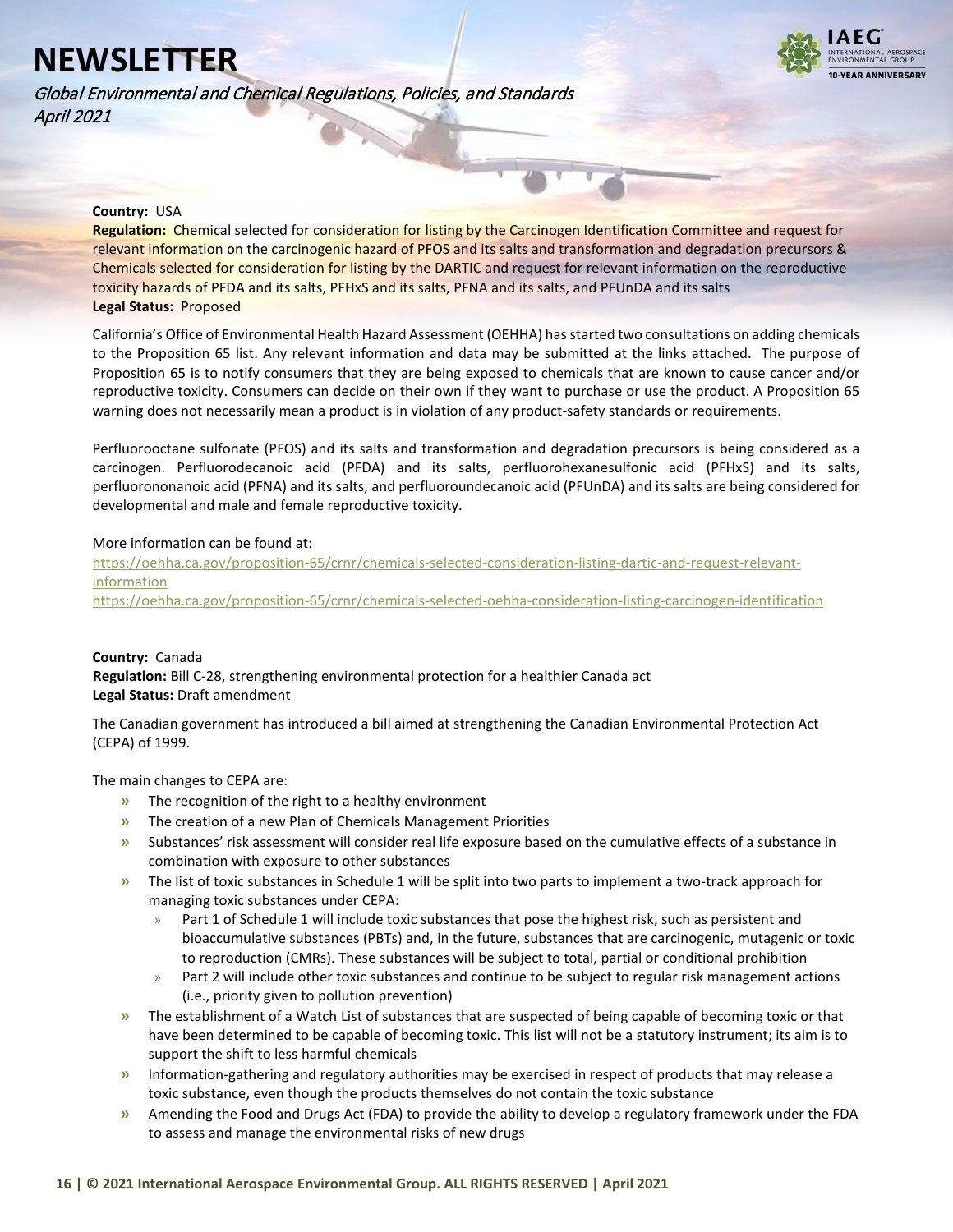

Global Environmental and Chemical Regulations, Policies, and Standards April 2021

> The bill was introduced and first read in the Canadian House of Commons on 13 April 2021, it is now awaiting its second reading.

#### More information can be found at:

[https://www.canada.ca/en/services/environment/pollution-waste-management/strengthening-canadian](https://www.canada.ca/en/services/environment/pollution-waste-management/strengthening-canadian-environmental-protection-act-1999/bill-c-28-strengthening-environmental-protection-healthier-canada-act-summary-amendments.html)[environmental-protection-act-1999/bill-c-28-strengthening-environmental-protection-healthier-canada-act-summary](https://www.canada.ca/en/services/environment/pollution-waste-management/strengthening-canadian-environmental-protection-act-1999/bill-c-28-strengthening-environmental-protection-healthier-canada-act-summary-amendments.html)[amendments.html](https://www.canada.ca/en/services/environment/pollution-waste-management/strengthening-canadian-environmental-protection-act-1999/bill-c-28-strengthening-environmental-protection-healthier-canada-act-summary-amendments.html)

<https://www.parl.ca/LegisInfo/BillDetails.aspx?billId=11225029&Language=E>



<span id="page-16-0"></span>**Country:** Australia **Regulation:** Industrial Chemicals Environmental Management (Register) Act 2021 **Legal Status:** Published

The Australian parliament has approved the establishment of a national public register of industrial chemicals by passing the Industrial Chemicals Environmental Management (Register) Act 2021 (the Act), which categorizes industrial chemicals according to the level of concern they present to the environment. The Act aims to establish nationally consistent standards to minimize risks to the environment from industrial chemicals. Industrial chemicals are chemicals used for industrial purposes such as agriculture chemical product, veterinary chemical product, chemical or mixtures of substances prepared by pharmacist or veterinary surgeons, therapeutic good, food intended for humans, and feed intended for animals.

The Act sets seven schedules of standards for the Register, ranging from chemicals causing the lowest concern (1) to the highest (7):

- **»** Schedules 1–3 are low concern chemicals with minimal controls
- **»** Schedules 4–6 may require permits and increasingly stricter controls, up to severe restriction
- **»** Schedule 7 chemicals will be prohibited

The register does not create prohibitions, restrictions, or obligations that are enforceable in judicial or other proceedings.

More information can be found at: <https://www.legislation.gov.au/Details/C2021A00027>

<span id="page-16-1"></span>**Country:** Australia **Regulation:** Industrial Chemicals Legislation Amendment Act 2021 **Legal Status:** Published

The Industrial Chemicals Legislation Amendment Act 2021 are published amendments to the Industrial Chemicals Act 2019. The objective of this Act is to regulate the manufacture or import of industrial chemicals (chemicals used for purposes other than agriculture, veterinary or therapeutic purposes, or in food or feed). Chemicals must be registered for a registration year (which begins on 1 September). A registration charge must be paid for registration. Penalties (penalty units) apply if an industrial chemical is introduced when not registered. The changes made by the Amendment are described below: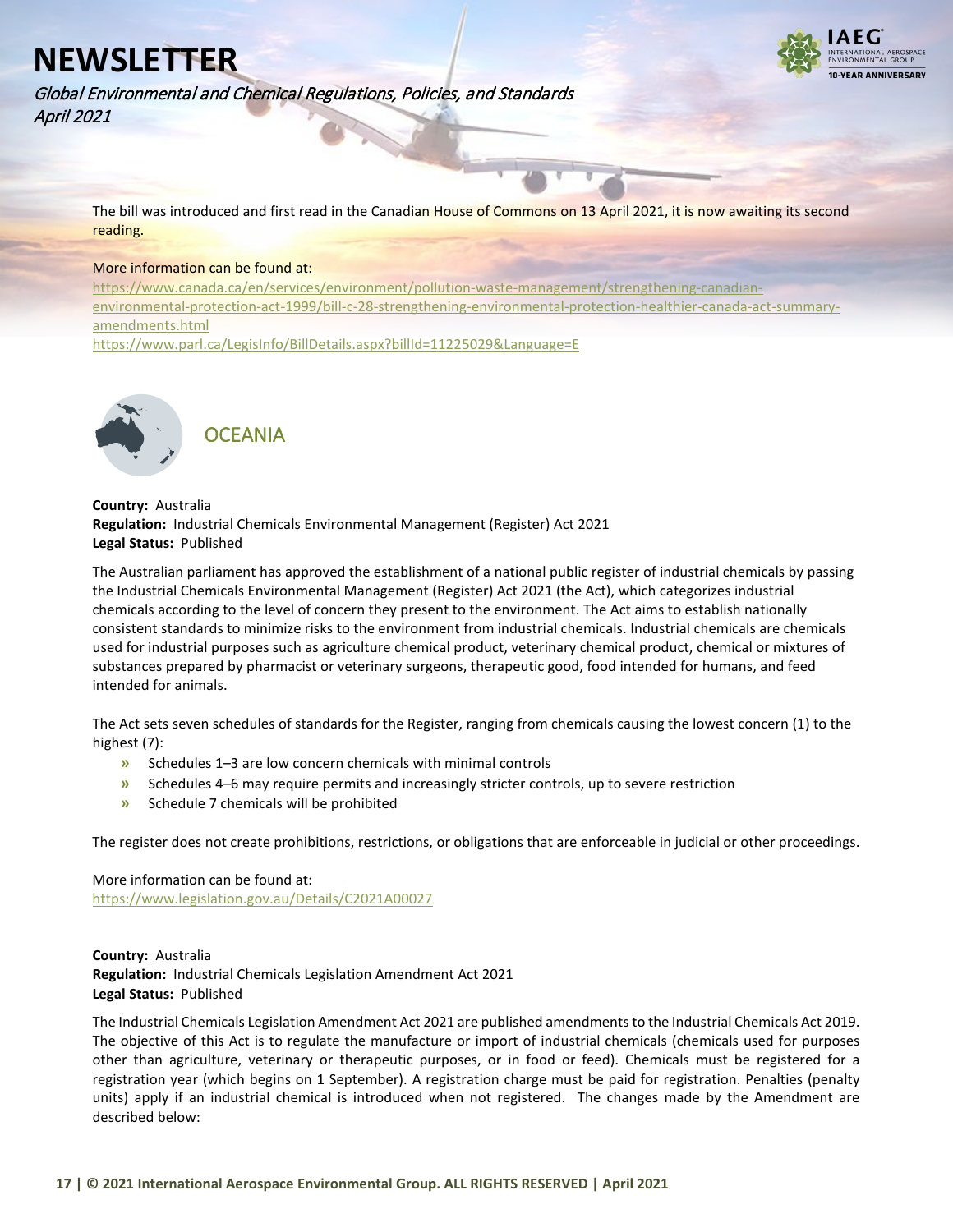

Global Environmental and Chemical Regulations, Policies, and Standards April 2021

- **»** Expanding the group to whom the Executive Director can delegate their powers to, from just qualified Australian Public Services executives to include qualified Australian State Emergency Services executives
- **»** An application for registration must include the amount of registration charge and amount of scheduling charge (for registration year beginning on 1 September 2021)
- **»** Expanding the definition of Federal Circuit Court to include the Family Courts of Australia

## More information can be found at:

<https://www.legislation.gov.au/Details/C2021A00031>

### **Country:** Australia

<span id="page-17-0"></span>**Regulation:** Update to the Hazardous Chemical Information System **Legal Status:** Published

Safe Work Australia, a government statutory body that develops national policy relating to work health and safety has an online chemical database called the Hazardous Chemical Information System (HCIS). The HCIS is an online support service that allows users to find information on chemicals that have been classified in accordance with the Globally Harmonized System (GHS) of classification and labelling and on Australian workplace exposure standards. As part of the two-year transition period to GHS 7 which started on 1 January 2021, the HCIS was recently updated. This update adds or updates the classification of 1,219 hazardous chemicals. To see the new and amended chemicals, use the advanced search feature found at the link to the database, and search by the publication date of this update.

There are no non-compliance provisions included with this update.

More information can be found at: *Entry titled: Hazardous Chemical Information System update - 06/03/2021:* <http://hcis.safeworkaustralia.gov.au/News> *Hazardous Chemical Information System (HCIS) Database:* [http://hcis.safeworkaustralia.gov.au/HazardousChemical#](http://hcis.safeworkaustralia.gov.au/HazardousChemical)

<span id="page-17-1"></span>**Country:** Australia **Regulation:** Hazardous Waste (Regulation of Exports and Imports) Amendment Act 2021 **Legal Status:** Draft amendment

The Australian parliament has proposed to amend the Hazardous Waste (Regulation of Exports and Imports) Act 1989. The purpose of this act is to regulate the export, import, and transit of hazardous waste for the protection of the environment and human health.

There are three main parts to the draft amendment:

- **»** The amendment serves to implement Australia's obligations under the Basel Convention in relation to the Plastic Waste Amendment. The Basel Convention regulates the export, import, and transit of hazardous waste to minimize the harmful effects of the hazardous waste on humans and the environment.
- **»** The amendment proposes adoption of the standard provisions under the Regulatory Powers Act 2014 and new audit powers. These provisions cover monitoring and investigative powers as well as civil penalties and infringement notices.
- **»** The amendment sets out requirements for record keeping and information sharing.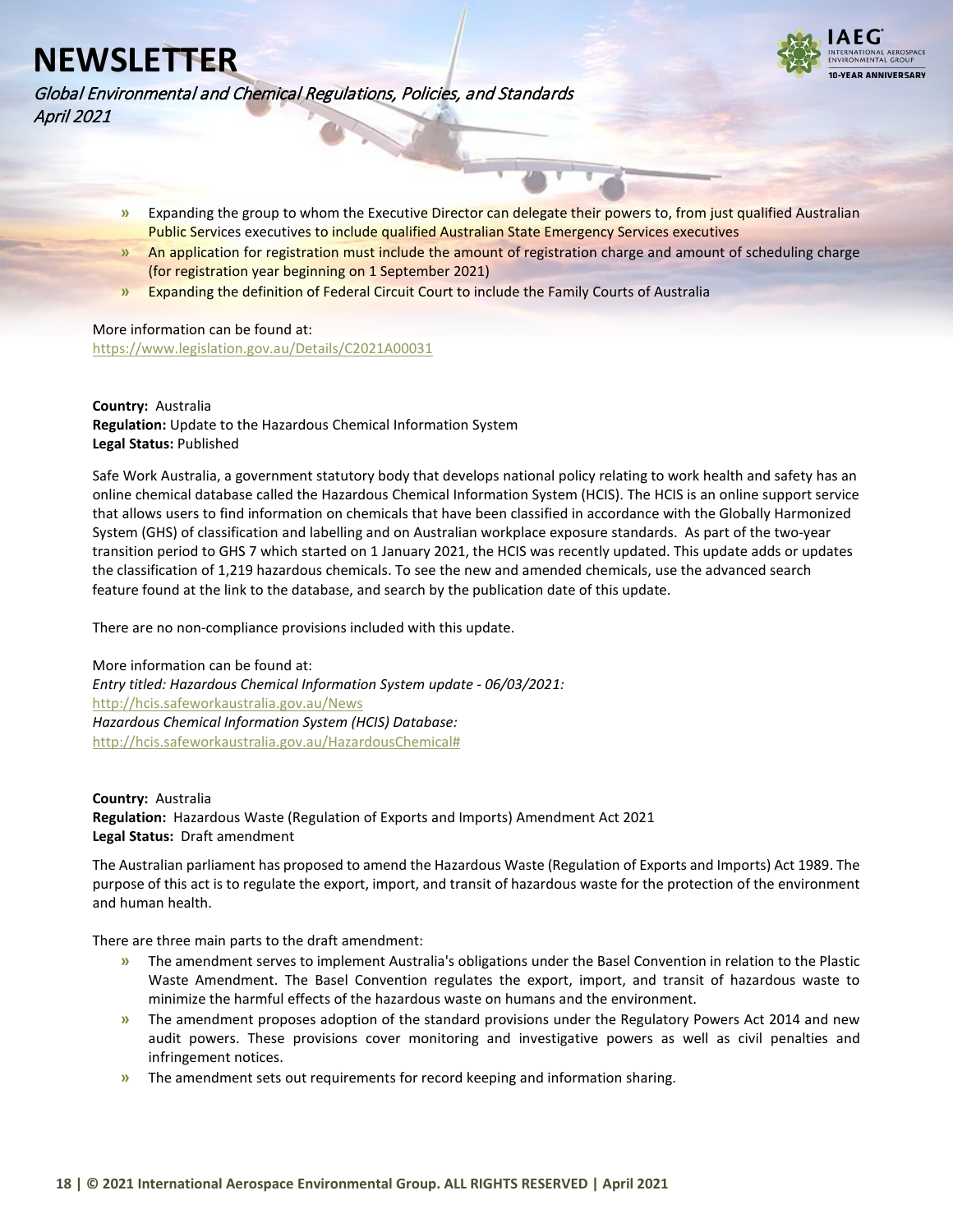Global Environmental and Chemical Regulations, Policies, and Standards April 2021



Penalties for non-compliance include imprisonment for 5 years.

More information can be found at: <https://www.legislation.gov.au/Details/C2021B00031>

### **Country:** New Zealand

<span id="page-18-0"></span>**Regulation:** Climate Change (Eligible Industrial Activities) Amendment Regulations 2021 **Legal Status:** Published

On 1 April 2021, the New Zealand Ministry for the Environment published the Amendment to the Climate Change (Eligible Industrial Activities) Regulations 2010. This legislation prescribes the allowable emissions intensity for many eligible industrial activities and the allocative baseline for each product of each eligible activity. The allocative baseline is a historical measure of emissions intensity, determined as emissions per tonnes of product from an activity. Aluminum smelting, an eligible industrial activity, refers to the physical and chemical transformation of alumina (aluminum oxide) into saleable aluminum metal. The Amendment relates to products the New Zealand Aluminum Smelters produce by updating the final or provisional allocative baselines for the products for 2020, 2021, and 2022.

There are no non-compliance provisions under this legislation.

### More information can be found at:

[https://www.legislation.govt.nz/regulation/public/2021/0059/latest/whole.html?search=ts\\_act%40bill%40regulation%4](https://www.legislation.govt.nz/regulation/public/2021/0059/latest/whole.html?search=ts_act%40bill%40regulation%40deemedreg_Climate+Change+(Eligible+Industrial+Activities)+Amendment+Regulations+2021_resel_25_a&p=1#LMS461020) [0deemedreg\\_Climate+Change+\(Eligible+Industrial+Activities\)+Amendment+Regulations+2021\\_resel\\_25\\_a&p=1#LMS461](https://www.legislation.govt.nz/regulation/public/2021/0059/latest/whole.html?search=ts_act%40bill%40regulation%40deemedreg_Climate+Change+(Eligible+Industrial+Activities)+Amendment+Regulations+2021_resel_25_a&p=1#LMS461020) [020](https://www.legislation.govt.nz/regulation/public/2021/0059/latest/whole.html?search=ts_act%40bill%40regulation%40deemedreg_Climate+Change+(Eligible+Industrial+Activities)+Amendment+Regulations+2021_resel_25_a&p=1#LMS461020)



<span id="page-18-1"></span>**Country:** South Africa **Regulation:** Regulations for Hazardous Chemical Agents 2021 **Legal Status:** Published

South Africa has published the Regulations for Hazardous Chemical Agents, adopting a modified version of the United Nation's globally harmonized system (GHS) of classification and labelling of chemicals in the country. This regulation was published under the Occupational Health and Safety Act of 1995, which is currently being updated. The regulation requires manufacturers, importers, and retailers to classify, label, and provide a safety data sheet (SDS) in accordance with the GHS (Rev. 7) and the requirements outlined in the regulations. However, it does not require classification of some of the lesser hazardous classes and categories noted below:

- **»** Explosives- all categories
- **»** Acute toxicity (oral, dermal, inhalation), category 5
- **»** Skin corrosion/irritation, category 3
- **»** Serious eye damage/eye irritation, category 2B
- **»** Hazardous to the aquatic environment short-term (acute), categories 2 and 3
- **»** Hazardous to the aquatic environment long-term (chronic), categories 3 and 4

Additionally, the regulation requires employers to:

**»** Conduct appropriate hazardous chemicals training with employees